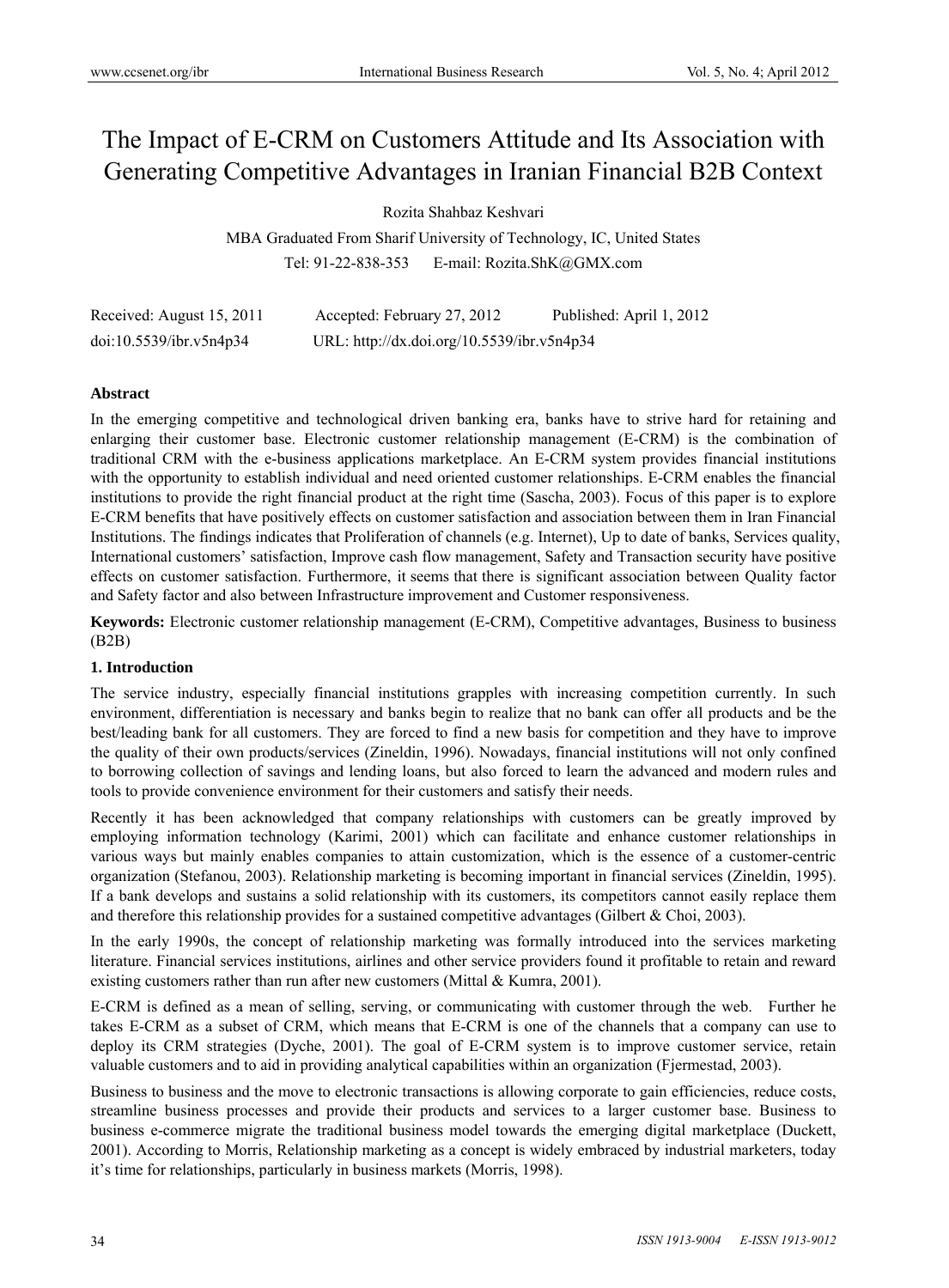# *1.1 Research Problem*

Confronted with the fierce competition in the internet age and today telecommunication marketplace goes to banks grapple with difficulties for survival when the customer is having access to a variety of products and services. Due to some problems occurred in this situation such as: customer inquiries are not provided and transactions become complicated, the customers' expectations and requirements are changed. They need the organizations which utilize different electronic technologies like call centers, ATMs, voice response systems and etc., to satisfy their need with the best quality fast and in the cost effective way (Puccinelli, 1999).

"Managers really need to look at areas where opportunities lie because industry consolidation, virtual delivery channels and the ability to move money around at the click of a mouse are making it easier for customers to pack their bags and say bye to the bank" (Puccinelli, 1999, pp 48). For providing high quality of customers service, Of course, technological capabilities are not adequate (Dyche, 2001). Accordingly, analyzing of the business situation and understanding the requirements for automation are two basic steps for companies which focus on customer service (Xu, 2002).

In this difficult and demanding situation, adoption of the internet and availability of electronic channels of communication, are becoming possible and significant way to gather customer related information with the aim of building customer database. Through the using of high advanced electronic communications tools and E-CRM applications, the organizations can handle and manage customer interactions over these new electronic channels of communications (Mittal & Kumra, 2001).

Unexpectedly there is a lack of scientific research toward E-CRM that focuses principally on the advantages of it in banking sector. Therefore, for well awareness of the target customers and building profitable and long term relationship with the manager of the financial institutions and them, we have formed the problem area as: "Gaining Competitive Advantages on E-CRM In Financial Institutions in Iran through B2B Model" to better understanding of the E-CRM and its advantages.

# *1.2 Overall Research Purpose*

Regarding the reasoning above, the purpose of this study is to examine the competitive advantages on E-CRM in financial institutions. A primary purpose of management and marketing strategy is to develop a competitive advantage which provides customers with superior value compared to competitive offerings, thereupon to justify this purpose; two main objectives are followed in this study, which contain:

- 1. What are the core attributes constructing the E-CRM in Financial Institution that have positively effects on business customer satisfaction?
- 2. To understand the association between E-CRM benefits and competitive advantages in Financial Institution.

# *1.3 Research Hypotheses*

In this study, following hypotheses are going to be examined. They are:

- $H_1$ : E-CRM benefits have positive effect on customers' satisfaction.
- H2: E-CRM competitive advantages have positive effect on customers' satisfaction in choosing the banks to do their financial and business works.

## *1.4 Key Concepts*

**Customer Knowledge:** "Customer knowledge is the collection of information and insight that your business has built up over time and needs to use to leverage successful customer relationships and provide the products and service that those customers need." (Note1)

**Marketing Strategy:** "It is a written plan (usually a part of the overall corporate plan) which combines product development, promotion, distribution, and pricing approach, identifies the firm's marketing goals, and explains how they will be achieved within a stated timeframe." (Note 2)

**Service Quality:** The quality of a service is subjectively perceived by customers during the interactions with an organization (Grönroos, 2000). Parasuraman defined service quality as "the consumers' judgment about a firm's overall excellence or superiority". (Parasuraman et al., 1988)

**Data Warehouses:** The system serves as a single repository of data. When data warehouse is up and running with clean data, it provides a single version of a customer or group of customers. The appropriate query and analysis tools and data mining software enable a business to make a better understanding of its customers' needs (Dar & Hu, 2005).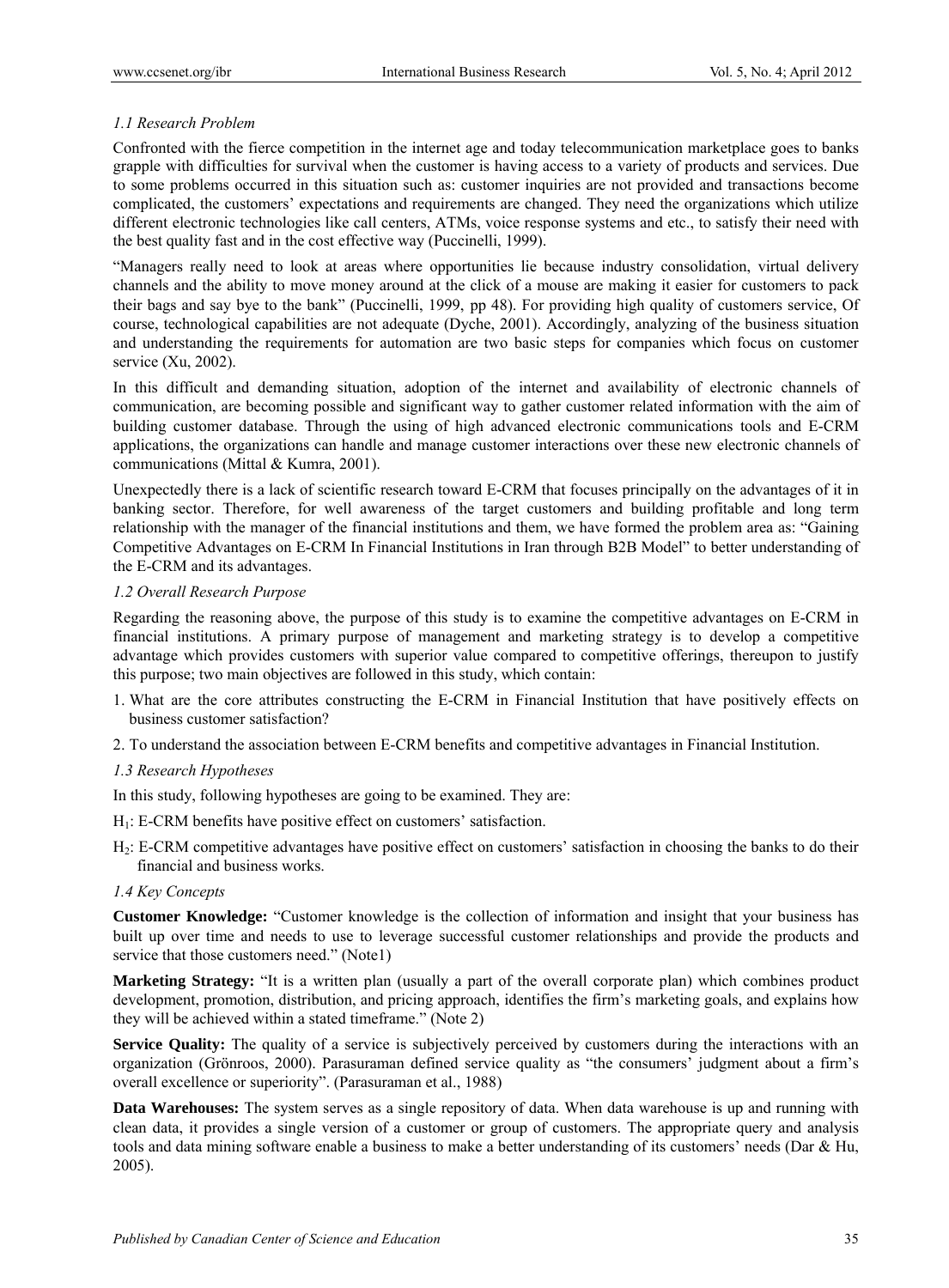**Call Center Automation:** A call center has the ability to handle large volumes of customer and other telephone calls. It screens the calls, routes them to a qualified person or automated response, and logs all interactions. Improving efficiency, customer service, and oversight while lowering the overall costs associated with a customer contact center are determined as principle aims of a call center. (Note 3)

**Marketing Automation:** Marketing Automation enables businesses to more effectively manage multi-channel campaigns. Collecting and integrating customer data, captured from multiple sources lead to the organization plans, manage and execute focused marketing campaigns across multiple channels (email, direct mail, messaging, Web,etc.). (Note 3)

**Sales Force Automation:** Sales Force Automation is a best practices process that uses software to automate the business tasks of sales while providing sales agents with access to contact details, appointments, sales opportunities, customer purchase history, order management, territory overview in real time. (Note 3)

**Service and Support Automation:** The ultimate goal of Customer Service and Support Automation is to increase customer value while reducing the cost of doing business. As an integral part of CRM, Customer Service and Support allows organizations to manage business relationships effectively so as to improve and sustain customer loyalty and retention while reducing overall business expenditures. (Note 3)

**Cash Flow Management:** It is the process of monitoring, analyzing, and adjusting your business' cash flows. The most important aspect of cash flow management is avoiding extended cash shortages, caused by having a too great gap between cash inflows and outflows. "You won't be able to stay in business if you can't pay your bills for any extended length of time". (Note 4)

**Campaign Management:** The campaign management process continues to increase in difficulty, with marketers having to ask increasingly complex questions such as:

- How many leads are needed for sales to hit its target?
- Based on historical performance, how many leads are realistic based on my budget?
- What is the right mix of offers, messages, and tactics?

In addition to these questions, effective tactics within go-to-market channels are constantly changing, requiring marketers to understand the subtleties of email, and web-based campaigns. Campaign managers need to plan campaigns diligently but be ready to adapt quickly based on response rates or changing channel dynamics. (Note 5)

**Search Ability:** Search engine optimization involves a website's presentation, structure and coding. The site should be "search engine friendly" in terms of design, menus and content. (Note 6)

Search ability is one of the implementation E-CRM benefits in financial institutions which help everyone to find for example one of their old accounts everywhere.

**Customer Segmentation:** Segmentation helps banks target the right prospects and offer the right services to their customers. Segmentation and targeting based on customer profiles is becoming increasingly important. Customer segmentation is the subdivision of a market into discrete customer groups that share similar characteristics. It can be a powerful tool to identify unmet customer needs. Companies that identify underserved segments can then outperform the competition by developing uniquely appealing products and services. (Note 7)

**Customization:** It is a useful service that separate one similar product or service from another. By accurate customization, the better you can provide personalized individual service the more customers you will attract.

**Unraveling Complexity in Products and Services:** Walk into any bank, or insurance agency, you will see complexity at work: More products and services are available to consumers than ever before. But, as businesses increase their product and service portfolios in response to evolving customer demands or through mergers and acquisitions, they run the risk of adding too much complexity, which can tax existing resources and ultimately harm returns. In this special situation, experts George Group Consulting and Wharton offer insight on how complexity can create considerable problems for companies often while remaining difficult to spot and suggest strategies for eliminating complexity or making it works to a company's advantage (Note 8).

# **2. A Brief Literature**

This section focuses on providing the reader with the necessary information about the relevant literature that is related to this research problem. A collection of E-CRM benefits are presented also at the end of this part.

# *2.1 According to "E-CRM in Indian Bank"*

According to (Mittal & Kumra, 2001) Technology, people and customer are the three elements on which hinge the success of banking in the fast changing economic environment. The ultimate performance of a bank depends upon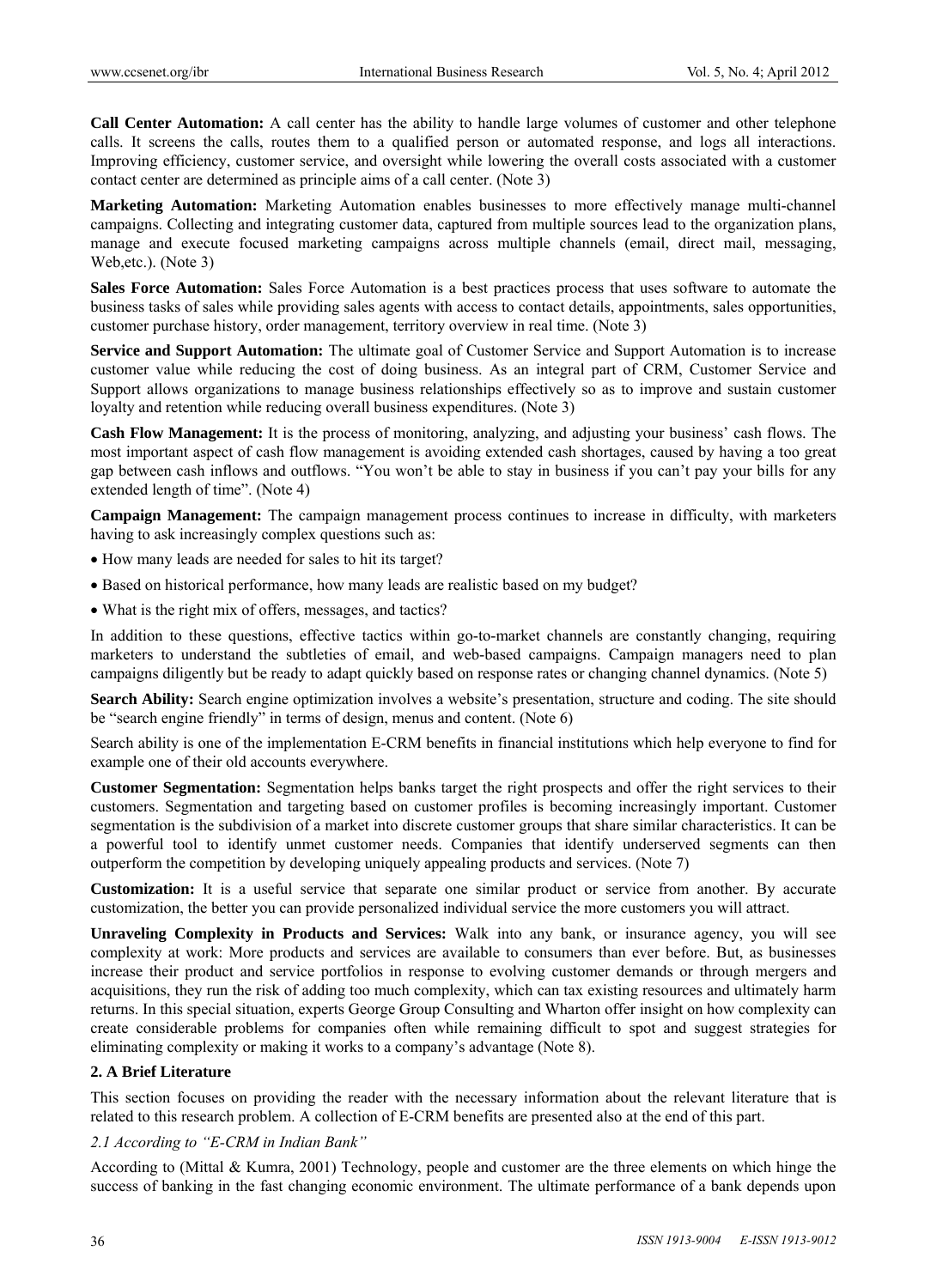the satisfaction of its customers. They thought in the emerging competitive and technological driven banking era, banks have to strive hard for retaining and enlarging their customer base. E-CRM, which is the latest buzzword in the corporate sector, is perceived as one of the effective tool in this direction by the banks. Its emphasis is on defining the customers as valuable in the long-term and on viewing customer relationships as learning relationships. The concept of CRM, when seen in the context of e-business, it translates into e-CRM, which essentially deals with managing customer interactions over the web.

They analyzed the concept of e-CRM in Indian banks from its various dimensions covering specifically its need, process, present status and future prospects. In the first step, they investigated current status of e-CRM in Indian Banks and then looked for E-CRM Techniques which used by Banks in India. On the other hand, as currently internet have enabled banking at the click of the mouse, they wanted to investigate that Click and brick is the right method for Indian bank or not. There are five functional categories for online banking sites on line brochure center, interactive bank, e-mails, calculations and cyber banks, which offer customers access to account information, inter-branch funds transfer and utility bill payments. They surveyed the following banks in India: MTNL, BSES, ICICI Bank, HDFC Bank, Global Trust Bank and foreign banks, Citibank, Federal Bank, HSBC Bank, Deutsche Bank and ABN AMRO Bank UTI Bank.

They found out that Banks must build their brand image in assuring customers about the safety of their money and security of transaction on the Net. They concluded that the most useful E-CRM technologies which are used in Indian banks are: Internet banking, Data Warehousing and Data Mining, ATMs, Telephone banking or Mobile banking, computerized decision support system, E-mail, Computer networking and Customer smart cards. Furthermore, e-CRM based alone on Internet will seems to be a wrong strategy for banks in India. Jose Fonellosa of Spain BBVA, which acquired first e-CRM, says internet is at best a zero sum game for banks. For high end products, customer cannot only rely on e-banking. For social interactions, people would like to visit their traditional brick and mortar branches. Click and brick seems to be the right model which ultimately will succeed in India. Banks in India are on the learning curve of e-CRM and are trying to meet the latent needs of the customers. The success of e-CRM will depend upon the development of robust & flexible infrastructure, e-commerce capabilities, and reduction of costs through higher productivity, lower complexity and automation of administrative functions.

# *2.2 According to "Benefits of E-CRM for Banks and Their Customers: Case Studies of Two Swedish Banks"*

The customer relationship management (CRM) is essential and vital function of customer oriented marketing. Its functions include gathering and accumulating customer-related information in order to provide effective services. E-CRM is a combination of IT sector but also the key strategy to electronic commerce (Anumala & Reddy, 2007). Bank customers form expectations derived from many sources Boulding proposed that customers form expectations of what will happen in their next encounters based on what they "deserve". (Boulding, 1993). Zeithaml and Bitner identify two levels of expectations, desired service and adequate service. Desired service represents the "wished for" level of performance and adequate service reflects showing more basic service expectations (Zeithaml, 2000). The model permits exploration of the perceived difference between expected service and the experienced service, particularly the zone of tolerance developed by Parasuraman, they're by customer specific benefits are: Customer interaction and satisfaction, Convenience, Speed of processing the transaction through e-Response, Trust, Service quality (Parasuraman, Berry & Zeithaml, 1991).

They considered the following research questions how can the benefits of E-CRM for banks are described and how can the benefits of E-CRM for bank customers be described. They used a qualitative research approach Empirical data was collected through in-depth interviews were conducted with two Swedish banks and a group of their customers. According to the first research question their findings indicate that E-CRM enables financial institutions and organizations to maintain relationship with customers and both of the banks less use email for their business purpose and their Personalized and One to One Service are improved by implementing E-CRM. Moreover, to improve and maintain transactions security of the customers, the mentioned banks has latest techniques and technologies. They also investigated about the benefits of E-CRM for the customers and they found out Customer interaction and satisfaction is found to be an important benefit and Trust and Convenience is a major benefit provided to the customers of the banks. There are other advantages which they discovered them like: Speed at which the transactions have been processed and their rate of accuracy, Reliable employees, availability of the latest information technology.

## *2.3 According to "Electronic Customer Relationship Management in Online Banking"*

Customers are getting more involved to use web because of the internet is becoming more available and customers are comfortable with web business, those customers who are not using Web will use tomorrow and those who have never purchased today will buy tomorrow on the web (Feinberg & Kadam, 2002). To satisfy customers, companies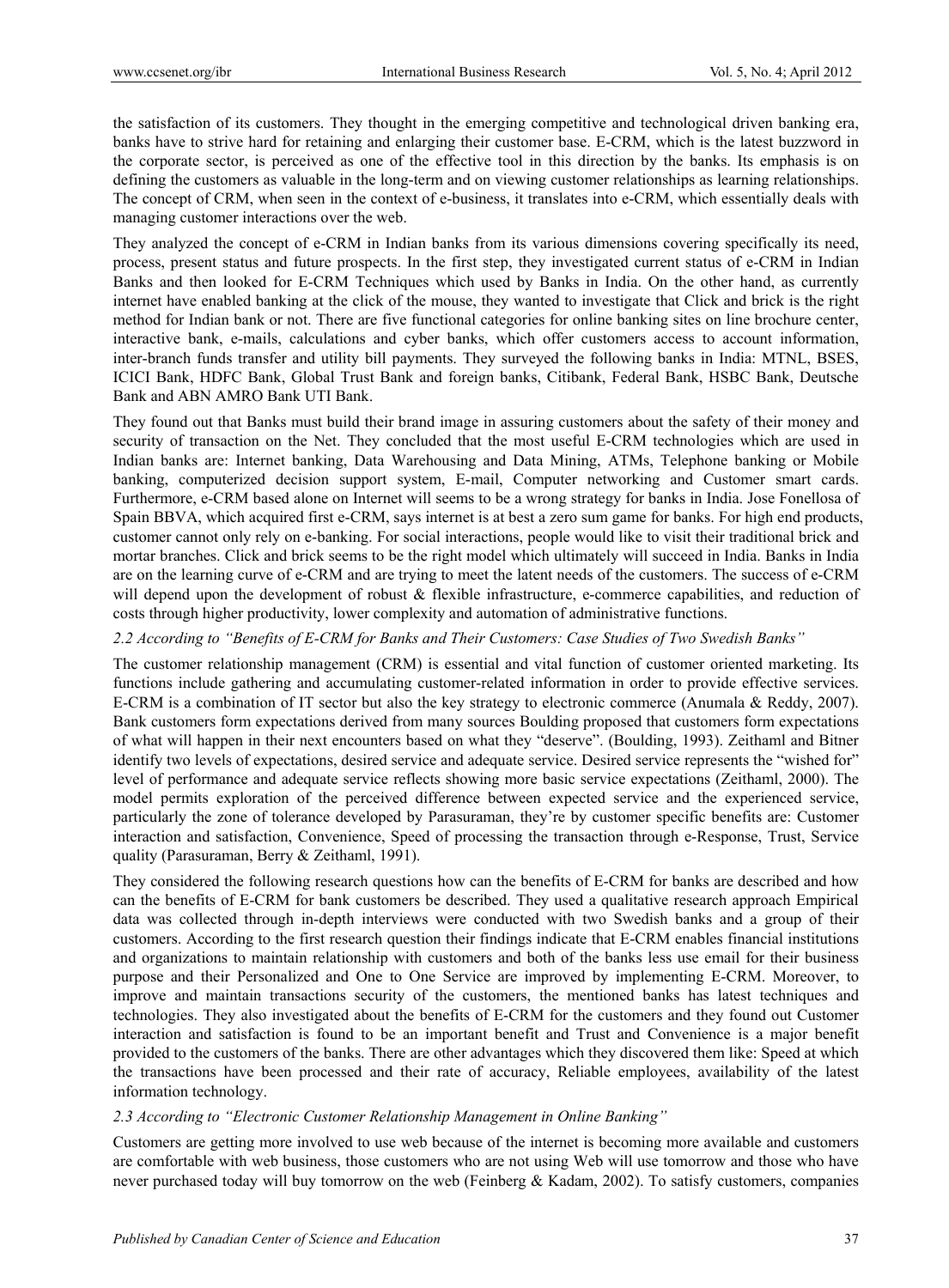should maintain consistency in all interaction channels like the Internet, E-mail, Telephone, and Web, Fax and company areas like sales, services, marketing and other fields. Traditional CRM has limitations to support outside channels while E-CRM supports marketing, sale and service (Shan & Lee, 2003). In electronic and online environment, they investigated how banks use E-CRM tool to maintain their customer relations by using the Internet and what benefits are derived by using this E-CRM tool and how successfully this tool is implemented in a bank.

For their research purpose, they conducted two case studies of Sweden and Denmark banks. They found out two cases banks implemented and used E-CRM mostly for Mass Customization, Customer Profiting, Self Service, One to One interaction and Automatic locks in flow of financial data like Security which ultimately results in reduces cost of operation and increased customer loyalty and more profits. According to their third research question, their findings indicates that for a successful E-CRM implementation, Staff training and customer feedback are two tangible factors. In this part, the literature which is relevant to above discussion is summarized. (Table 1)

# **3. Methodology**

In the previous part, a review of literature was presented. In this section, it will be covering the research process and methodology that will be used in this research work. Based on the research problem, the collections of methodology are presented to provide best answers for the research questions. At the end of each section, motivations and justifications of each adopted methodological option will be clarified.

#### *3.1 Research Purpose*

For any study research design looks like the framework which is used to collect and analyze data. Conducting a well research design brings about ensuring these facts that the study will be relevant to the problem and economical procedures will be used within this process. There are many research design frames, that are usually classified in three major parts: Exploratory, Descriptive or Casual (Churchill, 2010).

The purpose and research objectives of this research indicate that this study is descriptive and somewhat exploratory. As E-CRM is a new research area for the banks and financial institutions and also it is not possible to find similar research and studies which concentrate on our field of study, firstly it is described the area of the research and later explain the issues. Therefore, descriptive and exploratory research is suitable research designs for our study.

#### *3.2 Research Approach*

This section focuses on the approaches on which the research will be worked. The research approach can be either qualitative or quantitative. There are several characteristic about quantitative research, among them selectivity and distance to the object of research are the main ones. In comparison, qualitative approach is opposed and it is subjective in nature and is characterized by the closeness to the object of research (Zikmund, 2000).

While conducting our study we found that both qualitative and quantitative approaches fulfilling the requirements of this thesis. According to the base of this thesis that is based on scientific theories, we used deductive approach in our research. This research is started by using existing theories in the area of E-CRM due to the fact that it is appropriate to start up with the established theories to get a solidified substructure of research and to further construct the questions in the interview guide and questionnaires and then logically to draw conclusions based on the knowledge and empirical findings.

#### *3.3 Research Strategy*

There are different types of strategies that are available to choose for conducting the research. Denscombe determined five major research strategies: Surveys, Case Study, Experiment, Action Research, and Ethnographic (Denscombe, 2000).

The purpose of this study was to bring an insight and better understanding of the competitive advantages of E-CRM in Iranian financial institutions that impact of E-CRM on customers' attitude. Due to this reasons, we did not have and require control over behavioral events. Thereupon, both case study and survey are suitable choices for our study.

Survey and analysis are techniques in which the required information is gathered by distributing questionnaire among sample of people (Zikmund, 1994). On the other hand, surveys are advantageous when the researcher goal is to describe the incident or prevalence of a phenomena and also when it is to be predictive about certain outcomes (Yin, 1984). Moreover, in this study it was tried to answer 'what (which)' questions, so survey was very appropriate for this work.

#### *3.4 Sample Selection*

When conducting research, it is often impractical and impossible or too expensive to collect data from all the potential units of analysis included in the research problem. So, from smaller number of units, a sample, as often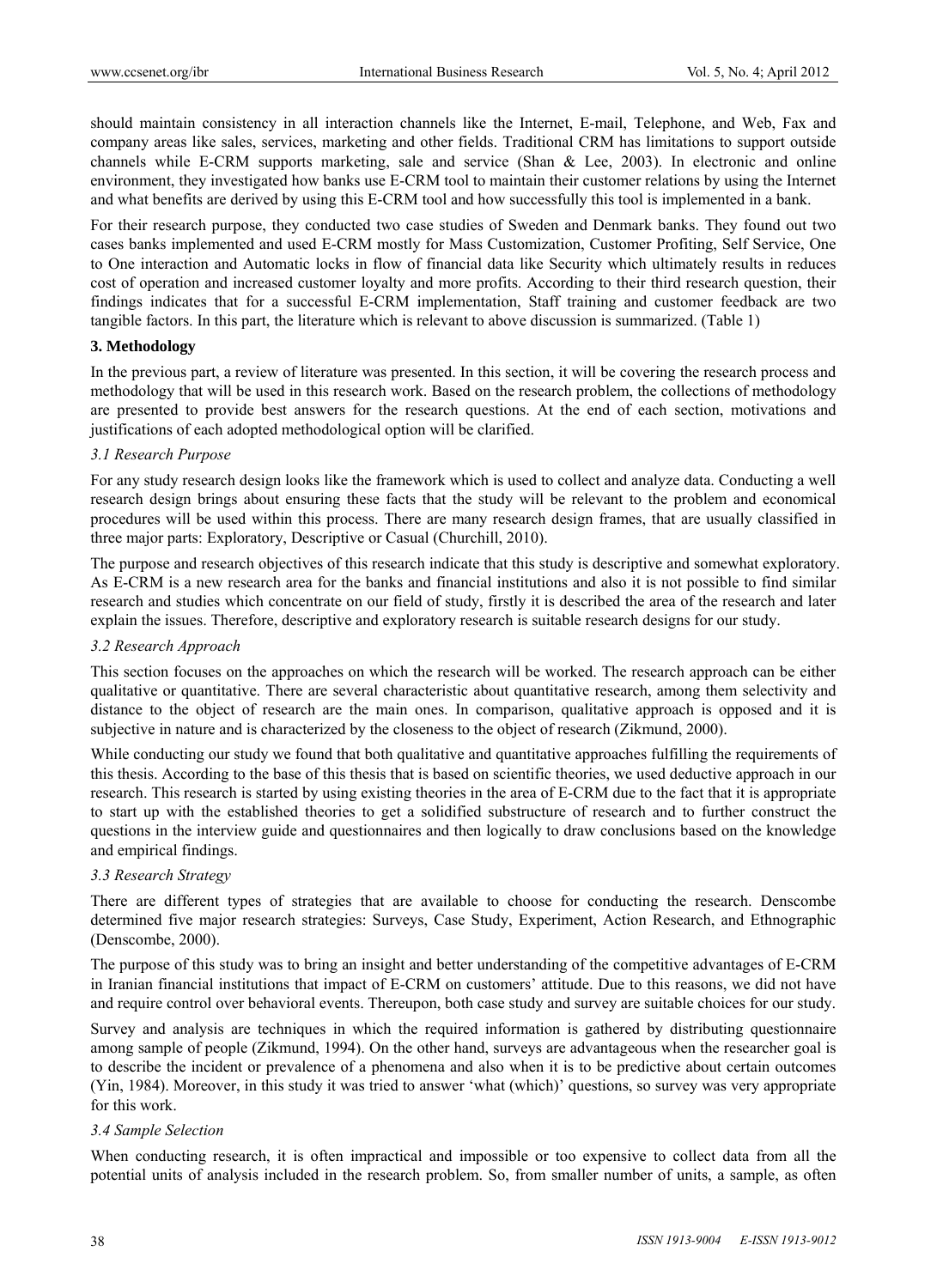chose to represent the relevant attributes of the whole set of units. Due to the fact that samples are not perfectly representative of the population from which they are drawn, the researcher cannot be certain that the conclusions will generalize to the entire population (Graziano & Raulin, 2004).

In this paper, convenience sampling was used to examine financial institutions which have some internet and electronic facilities and in the near future they will contemplate to implement E-CRM creating the long-term and profitable customer relationship with their customer through E-CRM technology such as internet, web and etc.

In regard to the business customers (Business customers are defined as customers who are staff of the organizations, banks or financial institutions and do their business works with bank by the envelopment of their organizations and have business relation with financial institutions or potential customers that need specific services from financial institutions), the questionnaire was distributed among four hundred ninety organizational customers and financial institutions' employee. As mentioned above, the convenience sampling is suitable choice in determining the sample size to be close to our desired results as much as possible in B2B context.

## *3.5 Data Collection Methods*

According to Yin (1984), preparation for data collection can be complex and difficult. If they are not handled well, the entire case study investigation and all of the earlier work can be imperiled.

According to Churchill (2010), Structured-Undisguised questionnaire is the most typical questionnaire which is used very frequently in marketing research. This type of questionnaire consists of standardized and same wording questions for all respondents to ensure that all the candidates are replying to the same questions.

Based on the above discussion, it is used both types of data collection, primary and secondary data. Since face-to-face contact was the source of primary data and secondary data was collected through the census reports, relevant journals-national as well as the international pertaining to the topic of research, books, and business magazines and websites of banks and financial institutions.

As the study has both descriptive and exploratory nature, it is utilized the great instruments which are established upon execution of exhaustive face-to-face interview and structured-undisguised questionnaire.

The customers' questionnaire consists of three main parts, the first part contains seventeen questions about E-CRM benefits, the second part includes eleven questions about E-CRM competitive advantages and the last part has six questions about E-CRM technologies. All of the items of part one and two were measured by using five-Point Likert-type response scales anchored at 5 Very Important and 1 Unimportant.

## *3.6 Data Analysis*

After data collection, for deciding what and which meaning can be attributed to the words, determining the implications and finding the relation of the attributes to the topic being investigated, the researcher should analyze the obtained data and findings (Denscombe, 2000).

The analysis has been conducted by using pervious theories and studies mentioned in section 2 that provided the base for data collection, analysis and comparison of this thesis. The findings were analyzed including the profile data of financial institutions and customers by considering the general strategy. Data reduction technique was used to identify more relevant data. Further, the acquired data of questionnaires have been analyzed by statistical package for social Sciences (SPSS 19) software. In Figure 1 all of the research methodology steps that were used in this paper.

## *3.7 Research Quality Criteria (Validity & Reliability & Normality Test)*

Construct validity is recognized by the level by which it determines or confirms association of linked hypotheses produced from a theory, which relies on the concept. Construct validity can be depended upon the theoretical reason involved in concepts. In order to reach construct validity the researcher needs to have resolute meaning of the measure by launching what essential researchers call convergent validity and discriminant validity (Zikmund, 2000).

As mentioned above this research is to some extent are exploratory research, so the questions of this study are explored one by one from different and pervious study. In the first step, all the attributes and questions in English language are collected. Then, the attributes have been translated from English to Persian. In the next step, the attributes are specialized and translated from the regular words into language of banking system and marketing according to field of Iranian Financial institutions and culture.

In this research the significant attributes of E-CRM that provided customers' satisfaction of Iranian Financial Institutions are explored. Principle component analysis was used, since it was an exploratory factor analysis. The factor analysis was not only an efficient test for the validity of this research and reduction of attributes, but also was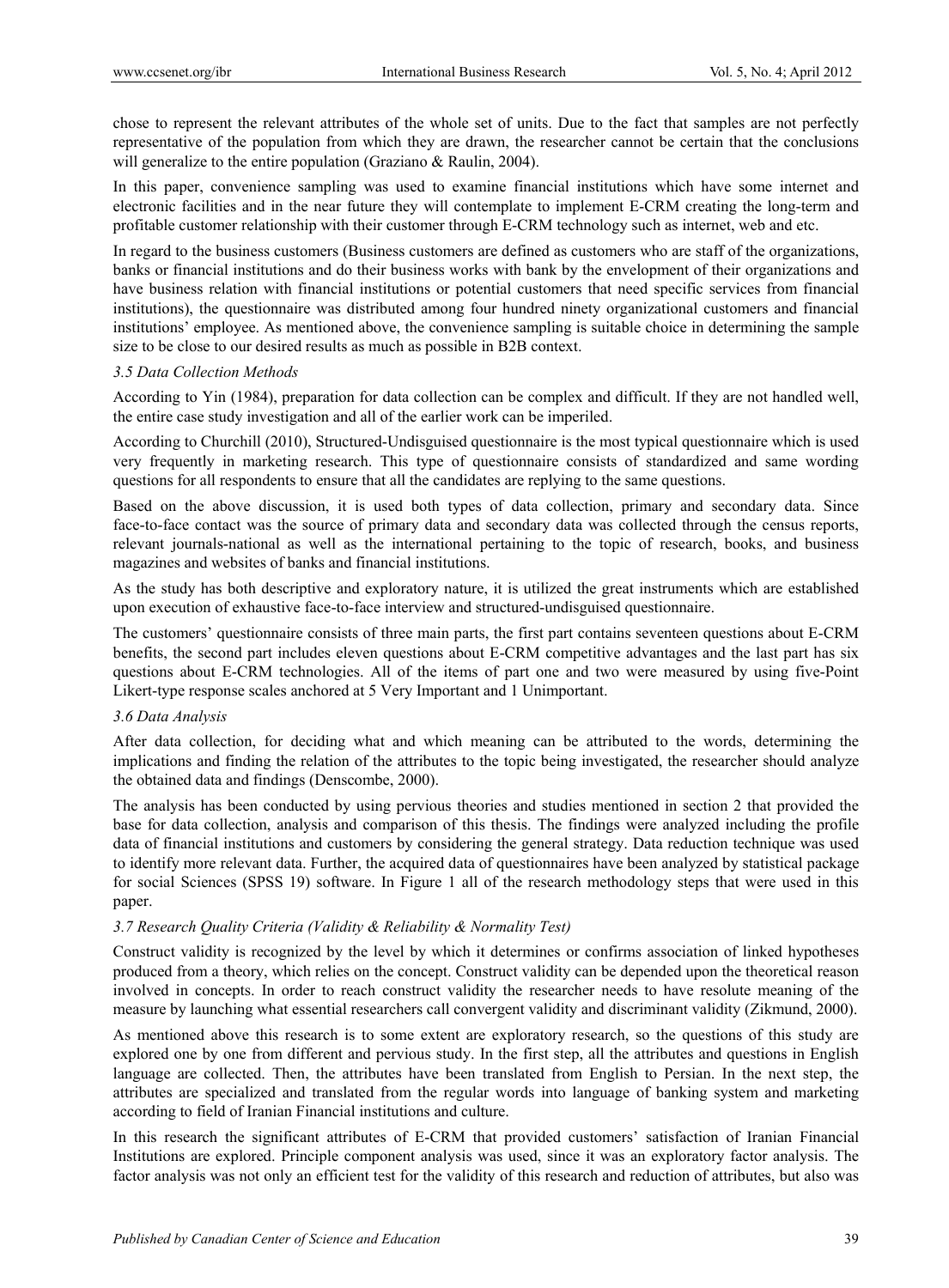best analysis to determine the most important attributes and the independence among them. For both constructs of our study, factor analysis is conducted. The results represent as follow:

E-CRM benefits affecting customers' satisfaction.

In this study, seventeen benefits of E-CRM are explored by considering other authors' opinion about E-CRM benefits including as obviously showed in below table to find out which of these benefits are affecting customers' satisfaction. (Table 2)

The initial factor analysis was run using principle component analysis method in SPSS window. The result were not satisfactory, as some of the attributes showed an extraction value below 0.5, which was taken as the minimum level for acceptance, thus after successive removal of attributes with low extraction value, it was found that a solution containing 7 variables gave a high KMO (MSA: Measure of Sampling) value of 0.920 (Table 3).

As shown in table above, KMO statistic variable is 0.920 (it is near to 1) that let to run factor analysis for this research. For these two constructs, it is necessary to measure internal reliability of them.

Ten benefits were rejected from the original selection of seventeen attributes. In addition, to test the internal reliability, the Cronbach's alphas of the seven attributes were calculated. The obtained alpha was larger than 0.4 (a level considered acceptable in most research) (Table 4).

For satisfying the customers' requirements, retaining the valuable customers and attract the new ones, financial institutions should consider these seven elements which were mentioned above.

 E-CRM competitive advantages affecting on Customer satisfaction in choosing the banks to do their financial and business works.

The competitive advantages of E-CRM which were tested in this study are shown in Table 5, like the pervious section, the initial factor analysis was run using principle component analysis method in SPSS window. The result indicated that some of the attributes have extraction value lower than 0.5. By continuous attributes removing that have low extraction value, 5 competitive advantages were obtained with the KMO of 0.859 (Table 5 and Table 6).

According to six removal steps to obtain the MSA with the value of more than 0.5, finally five competitive advantages were accepted that the Cronbach's alphas of them were 0.762 (Table 7).

As mentioned in the above table, the Cronbach's alphas of both parts are lower than 0.4 (a level considered acceptable in most research), so the constructs of this paper are relaible.

After exploring the factors and determining their related questions, I compute the score of each variable by using Compute technique towards the means of attributes. Later, to test the normality it seems that Sample Kolmogorov-Smirno (K-S) Test is the best method.

The findings indicate the sig. of all the factors are lower than 0.05, therefore, none of them have the normal distribution. (Table 8)

## **4. The Finding Sections**

#### *4.1 Business Customers' Information*

According to the four hundred ninety business customers who participated in the survey, the majority of them were male (65.3 %). The majority of assigned people as the financial institutions' business customers were at the age of 30 t0 40 and partly between 20 to 30 (160 persons), that implies most of the business customers are young and the tendency of these young people to implementation of E-CRM in Iran financial institutions is more than other business customers who are younger than 20 or older than 40.

The most percentage of business customers (66.7 %) are belonged to those customers who have business relationship with the financial institutions more than 5 years. Thus, the more the finical institutions provide advanced service and manage their relationship with their customers in best way, the more customers' satisfaction and loyalty are obtained.

#### *4.2 Benefits of E-CRM*

As motioned in the section 3, we explore seven benefits of E-CRM by considering other authors' opinion about E-CRM benefits to find out which of these benefits are the most important benefits in implementation of E-CRM in Financial Institutions in Iran; these benefits include: Up to date of banks, Services quality, International customers' satisfaction, Transaction Security, Proliferation of channels (e.g. Internet), Improved cash flow management and Increasment of Safety.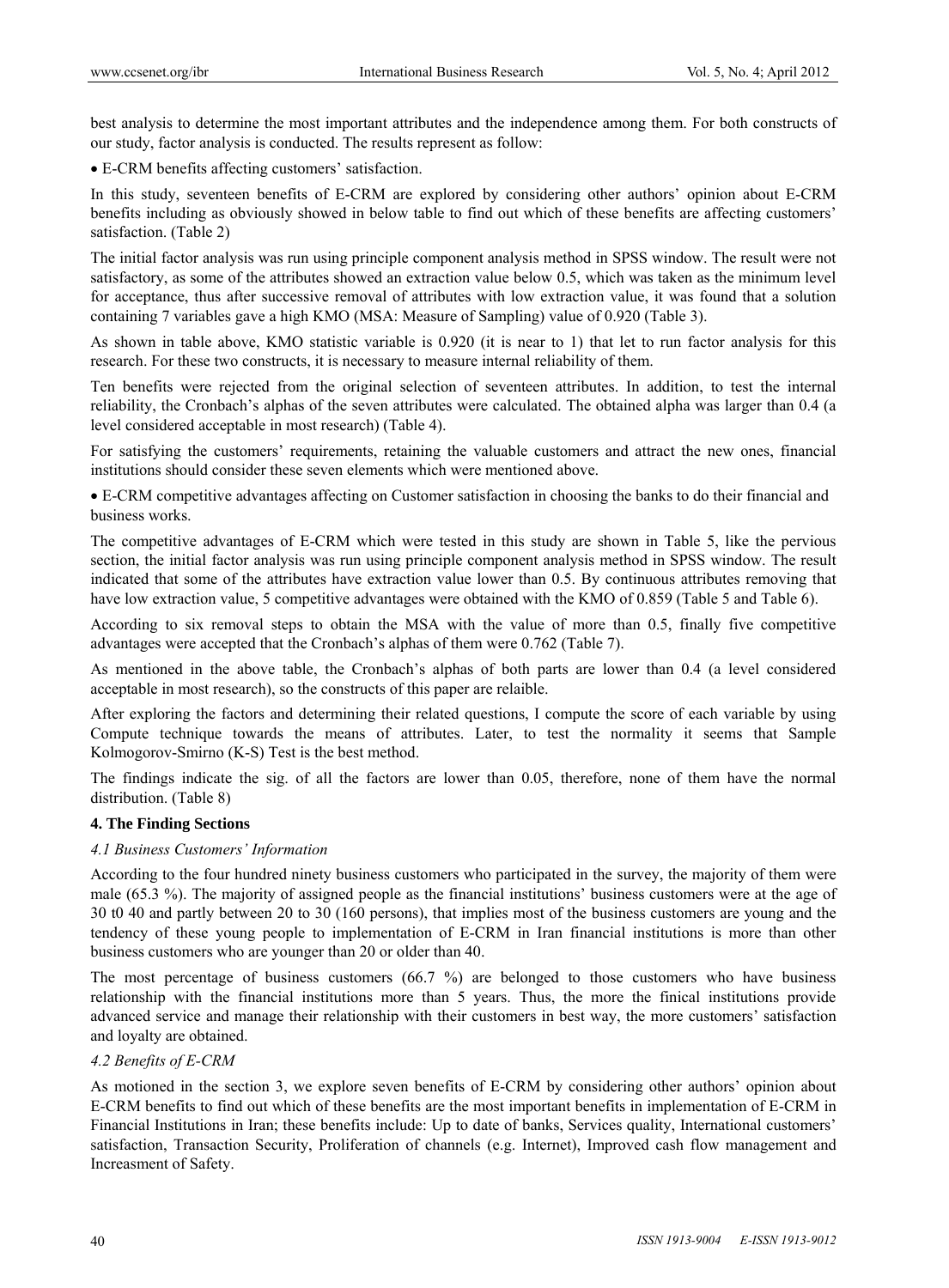# 4.2.1 The Most Significant Benefits of E-CRM

In this part for better understanding that all the benefits have the same importance in customers' viewpoints, we used Friedman Test. The Friedman test is the non-parametric alternative that can be used to test differences between groups when the dependent measured variable is ordinal. It compared the mean rank the related factors and indicated how the factors differed.

As the sig. is 0.000 and is less than 0.05, so H0 is rejected. It implies these benefits do not have the same importance in customers' viewpoints. As it shows in Table 9, Friedman test is ranking the attributes based on their importance. The least value in this test shows the most important attribute. The results of comparing the mean rank of benefits represent the five E-CRM benefits which have the highest importance among four hundred ninety business customers: Improved cash flow management, International customers' satisfaction, Proliferation of channel, Increasing safety and Service quality. (Tables 10 and Table 11)

# 4.2.2 The Impact of E-CRM Benefits on Customer Satisfaction

For this research, it has been considered several hypotheses that in this part the first hypothesis for determining and measuring important benefits of E-CRM implementation on customer satisfaction in Iran financial institutions is tested. To check the impact of benefits of E-CRM on customer satisfaction, the most appropriate method is Stepwise Linear Regression analysis, but before applying this test, we must test the normality as one of the necessary information to perform regression.

Stepwise multiple regressions are useful tool to describe the relationship between one 'predicted' (dependent) variable and a selection of 'predictor' variables (independent). This method brings about simplest equation with the best predictive power. (Note 9)

The results of normality test were accepted, as mean of attributes are close to zero and the standard deviation showed a value close to one. After analysis the findings in following table indicate that mean is 0.009 which is close to zero and the standard deviation equals to 1.003 that closed to one. Thereupon, the distribution of errors is approximately normal. (Table 12)

Normality in regression part allowed us to do regression analysis for testing the impact of benefits of E-CRM on customer satisfaction. In Step wise method, the independent variables are not in the equation which have the smallest probability of F is entered, if that probability is sufficiently small. Variables already in the regression are removed if their probability of F becomes sufficiently large. This method stops when no more variables are eligible for removal (Hartman, 2000). Therefore, in this thesis, the results indicate that from the seven explored E-CRM attributes, four of them have sufficient probability to enter, so they have more influence on satisfying of customers: Increasing safety, Proliferation of channels, Up to date of banks and Transaction security.

Regarding to Beta value and P-value (sig.), we can say that increasing safety has the most impact on customers' satisfaction. It means by unitage variation in safety, 0.479 variations are occurred in customers' satisfaction (Beta = 0.479 and P-value  $< 0.05$ ). Consequently, the first research hypothesis is accepted. (Table 13)

4.2.3 The Association between E-CRM Benefits in Iran Financial Institutions

As the seven mentioned explored benefits of E-CRM did not have normal distribution, for testing the consistency of all the factors, it has used Spearman Correlation analysis.

Under this, correlation of every item with the total of major and the computed value is compare with the standard value .0159. If the captured value is found less than the standard value, then whole statement will drop and will be term as an inconsistency. But if the value is more than the standard value, it is termed as a consistency.

As it is shown in Table 14, due to this fact that the sig. of all attributes is less than 0.05 and the standard value of them are upper than 0.159, there is positive correlation between the factors.

Moreover, for detecting the strong correlations between four independent variables, Multi-collinearity was used in logistic regression models. This may be due to good effects in that most customers who are feeling happy with the resolution of the problem will reflect back and state that the operator was friendly (Tang & Weiner, 2005). Tolerance, Variance Inflation Factor, Eigen value and Condition Index are four essential indexes that determined the multi-collinearity of variables. Since for each independent variable, Tolerance = 1-R square, where R square is the coefficient of determination for the regression of that variable on all remaining independent variables, low values indicate high multivariate correlation. The Variance Inflation Factor (VIF) is 1/Tolerance, it is always  $\geq 1$  and it is the number of times the variance of the corresponding parameter estimate is increased due to multi-collinearity as compared to as it would be if there was no multi-collinearity. Values of VIF exceeding 1 are often regarded as indicating multi-collinearity. (Allison, 1999)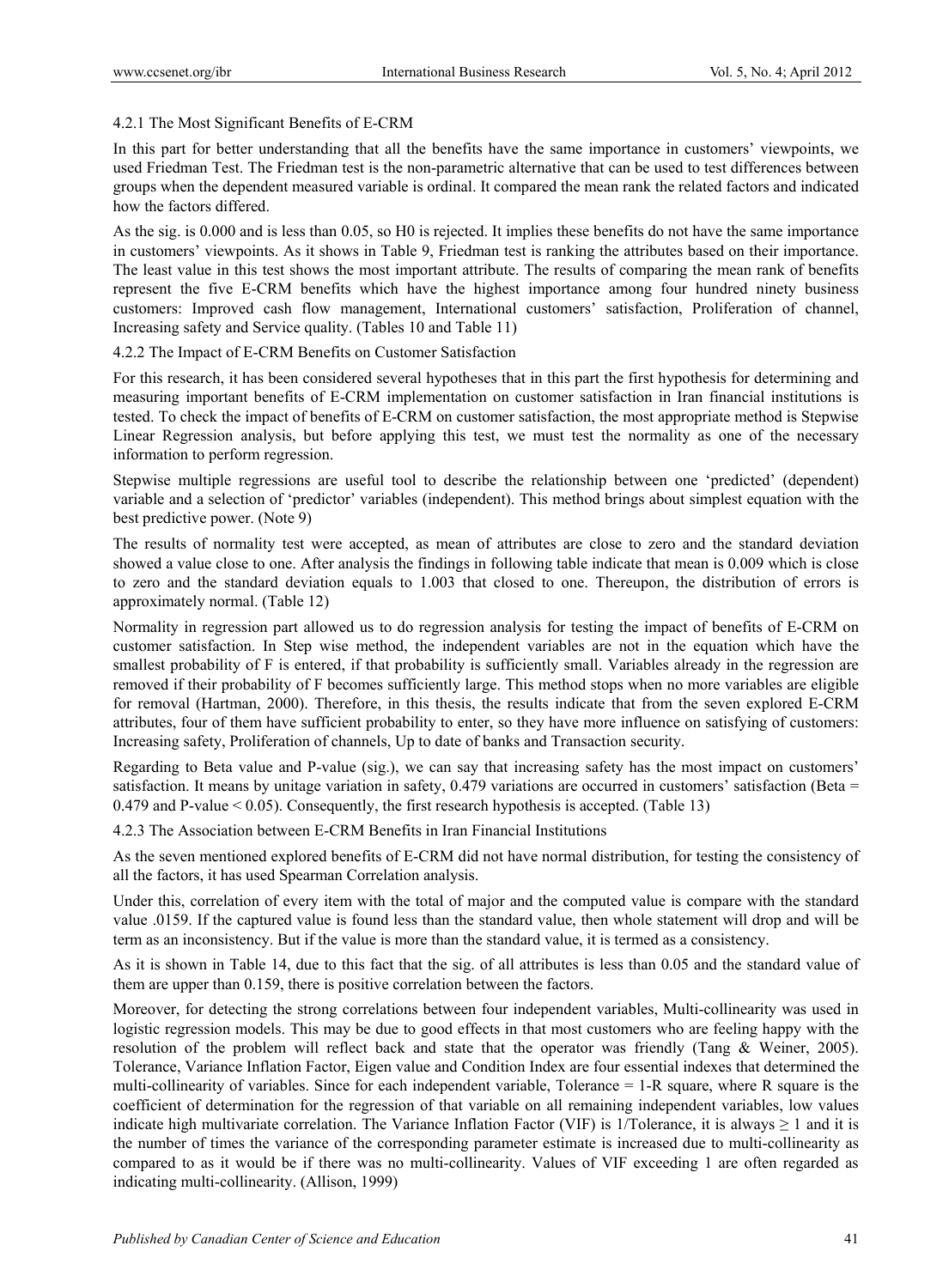In addition, if the value of Eigen Value is near to zero and the value of Condition Index is more than 15, the multi-collinearity between variable will be enhanced. The findings detected that tolerance of variable are not very low and the Eigen value of three of them which indicated in following table are not close very much to zero. In this case, condition index of three elements are bigger than 15 that represent. According to the mentioned results, there is multi-collinearity between the independent variables, but due to this fact that the condition indexes of them are less than 30, there is no major problem in using regression. (Ghayomi, 2010) (Table 15)

Regardless of the mentioned reason for the correlation between the attributes, we need to find a modeling tool that is capable of determining the relative contribution of each of these attributes to overall satisfaction. The above discussion represent that customer satisfaction is function of four significant E-CRM benefits that three of them have small multi-collinearity correlation. The following model is shown the impact of E-CRM benefits on customers' satisfaction in Iranian Financial Institutions. (Figure 2)

#### *4.3 Competitive Advantages of E-CRM*

Implementation of Electronic Customer Relationship in financial institutes and banking systems brought several competitive advantages for both customers and banks. By understanding customers' requirements and finding which advantages are favorable and useful for customers, banks tend to compete for implementation of advanced electronic technology to attract and satisfy their needs.

The competitive advantages of E-CRM tested in this study as explored in pervious chapter are: Improvement integrated customer profitability, Decreasing response time, Improving response to customer activity, Utilization of Marketing and Strategic factors, Creating business structure.

#### 4.3.1 The Most Significant Competitive Advantages of E-CRM

According to the discussion in the former section, the Friedman test is appropriate to test that there is no difference between the importance of the mentioned competitive advantages of E-CRM with each other and they have different importance in customers' viewpoint.

As the sig. is 0.000 and is less than 0.05, so H0 is rejected. The findings are indicated that E-CRM competitive advantages don't have same importance in viewpoint of customers. (Table 16)

Based on the ranking results of Friedman test, the most significant attribute in implementation of E-CRM that brought about competitive advantages for Iranian Financial Institutions and business customers is creating business structure. It is worth to note that decreasing in response time has the lowest importance in opinions of business customer. (Table 17)

4.3.2 The Impact of E-CRM Competitive Advantages on Customers' Satisfaction in Choosing the Banks to Do Their Financial and Business Works

This section determined the vital E-CRM competitive advantages on customer satisfaction in Iran financial institutions in choosing the banks to do their financial and business works. Like the pervious section, first of all the normality test of regression is tested.

The results present that the normality in regression part were accepted, because the mean of competitive advantages was equal to zero and the standard deviation was very close to one. (Table 9)

The findings of Table 18 is a suitable reason for acceptation of the second hypothesis, it means that Improve integrated customer profitability and decrease of response time are two competitive advantages which have the highest impact on customers' satisfaction in choosing the banks to do their financial and business works while utilization of marketing and strategic factors is the factor that has a very poor influence on customers' satisfaction in choosing the banks to do their financial and business works.

4.3.3 The Association between E-CRM Competitive Advantages in Financial Institution in Iran

First of all, in this section the consistency of all the attributes was captured by applying items to Spearman Correlation analysis.

The findings indicate that all the competitive advantages have high correlation with each other. The correlations between these competitive advantages are shown in the Table 19. In this part, in order to find out which variables are nearly collinear with which other ones, we used the multi-collinearity test also. The outcomes indicate that tolerances of variable are not very low to make some problems in performing regression. On the other hand, Eigen values of three of them are close to zero and the Condition index of these attributes are more than 15.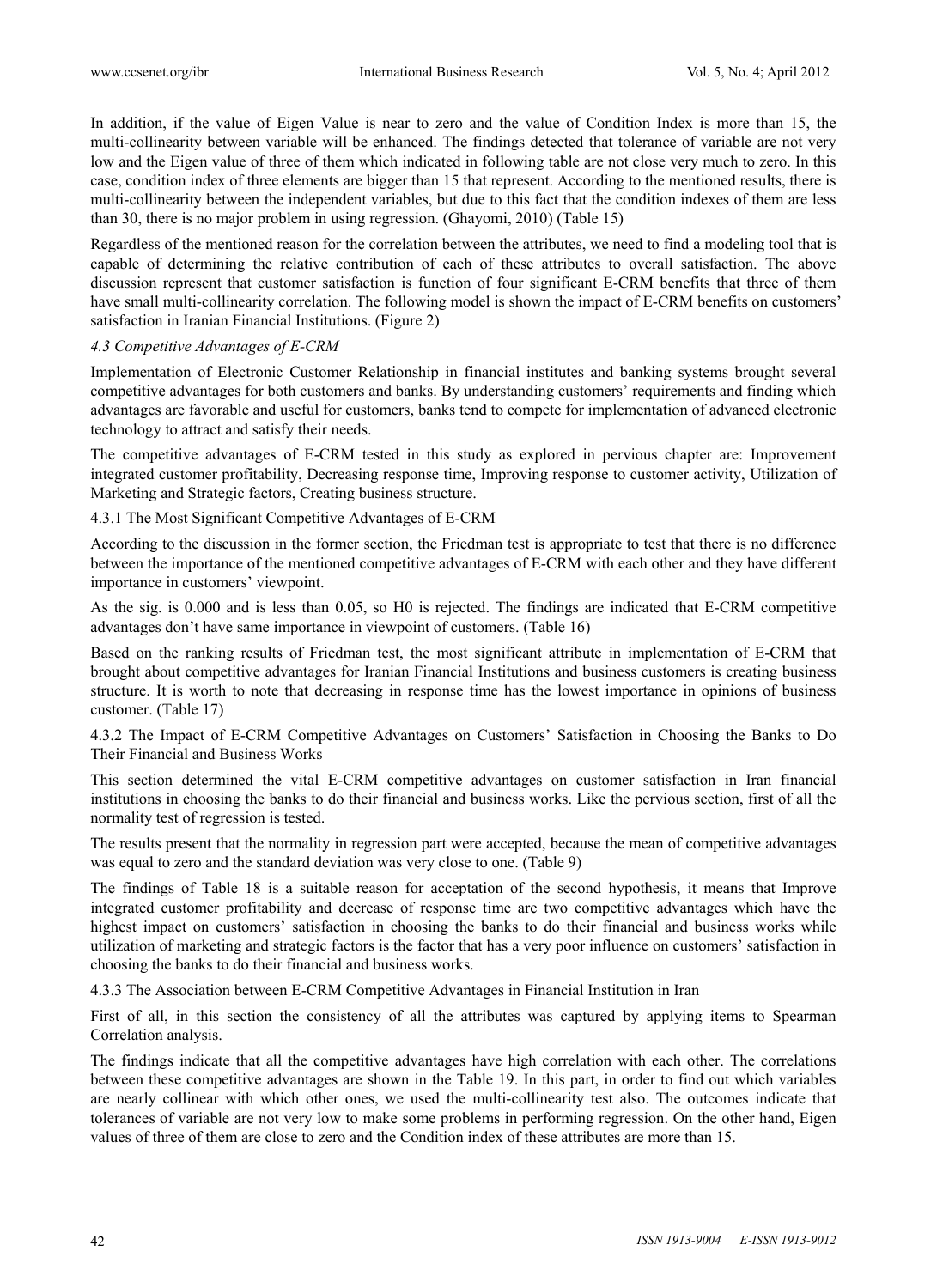Regard to the above discussion, although there are multi-collinearity between Creating business structure, Improve response to customer activity and Utilization of Marketing and Strategic factors, as the condition indexes of them are less than 30, there is no major problem in using regression. (Ghayomi, 2010)

Finally, the relevant model of competitive advantages' impact on customers' satisfaction in choosing the banks to do their financial and business works is presented.

## **5. Conclusion**

In this new era technology and electronic society customer expect to use banking services in the shortest time in cost effective way, therefore customers are the elements which the banks and financial institutions are focusing on them to manage customer relationship and these improvements lead customers to determine that Improved cash flow management as the most important E-CRM benefits with highest priority. Regarding to this fact that in today banking system, transaction security, bring the banks up to date and safety are very poor, customers need improvement in these fields. Financial institutions should look for ways that people trust and success in customer satisfaction.

It is needless to say that, although all of the E-CRM benefits and also all of the E-CRM competitive advantages have positive association with each other, increasing safety has the most impact on customers' satisfaction. This element is the most efficient attribute that leads to attract customers' trust and satisfaction. Unsafe environment in banking sector prevents customers to do their transactions comfortably.

# **6. Limitation**

Like most other studies, in this study there is a risk that some of the questions given in the questionnaire may have been misunderstood and misinterpreted. The questionnaire in this study included terms such as customer Interactivity and Knowledge, personalized services or one to one services, international customers' satisfaction, improved cash flow management, search ability which have professional meanings and are extracted from professional context but they may have other explanation in respondent's mind. Therefore, more description about few questions could be helpful that had paid attention to this point and contacted with the respondents one by one. On the other hand, distributing these questioners among different public/private organizations, financial institutions and banks in business to business context because of their heavy time schedules, difficulties and rules, is very hard and took a long time.

# **7. Further Studies**

During this research, It has cleared that there can be much more researches in this field because financial institutions are more competitive in Iran and there are lots of opportunities to better understanding of customers and their requirements about modern and electronic technologies. This study has provided some attractive choices for researchers who would like to investigate for new subjects or involve in this expanded field: E-CRM benefits and competitive advantages in financial institutions and banking sector.

## **References**

Allison, P. D. (1999). *Logistic Regression Using the SAS System*. Cary, NC, USA: SAS Institute Inc.

Anumala, S., & Reddy, S. K. K. (2007). Benefits of e-CRM for Banks and their Customers: Case studies of two Swedish banks. (Master Thesis). Department of Bussiness Administration and Social Sciences, Luleå University of Technology.

Awad, E. M. (2000). *The Structure of E-Commerce in the Banking Industry*. New York, NY, USA: ACM.

Boulding, W., Kalra, A., Staelin, R., & Zeithaml, V. A. (1993). A dynamic process model of service quality: from expectation to behavioural intentions. *Journal of Marketing Research, 30*(1), 7-27. http://dx.doi.org/10.2307/3172510

Churchill, L. (2010). *Marketing Research Methodological Foundation*.

Dar, R. I. & Hu, Y. (2005). *How Banks Manage CRM, A B2B Perspective*.

Denscombe, M. (2000). *Good the Research guide; for small scale-social research projects*.

Duckett, L. (2001). *The changing landscape of corporate e-banking: larger banks are driving the rate of change*.

Dyche, J. (2001). *The CRM Handbook: A Business Guide to Customer Relationship Management*.

Feinberg, R., & Kadam, R. (2002). E-CRM Web service attributes as determinants of customer satisfaction with retail web sites. *International Journal of Service Industry Managment, 13*(5), 432-451. http://dx.doi.org/10.1108/09564230210447922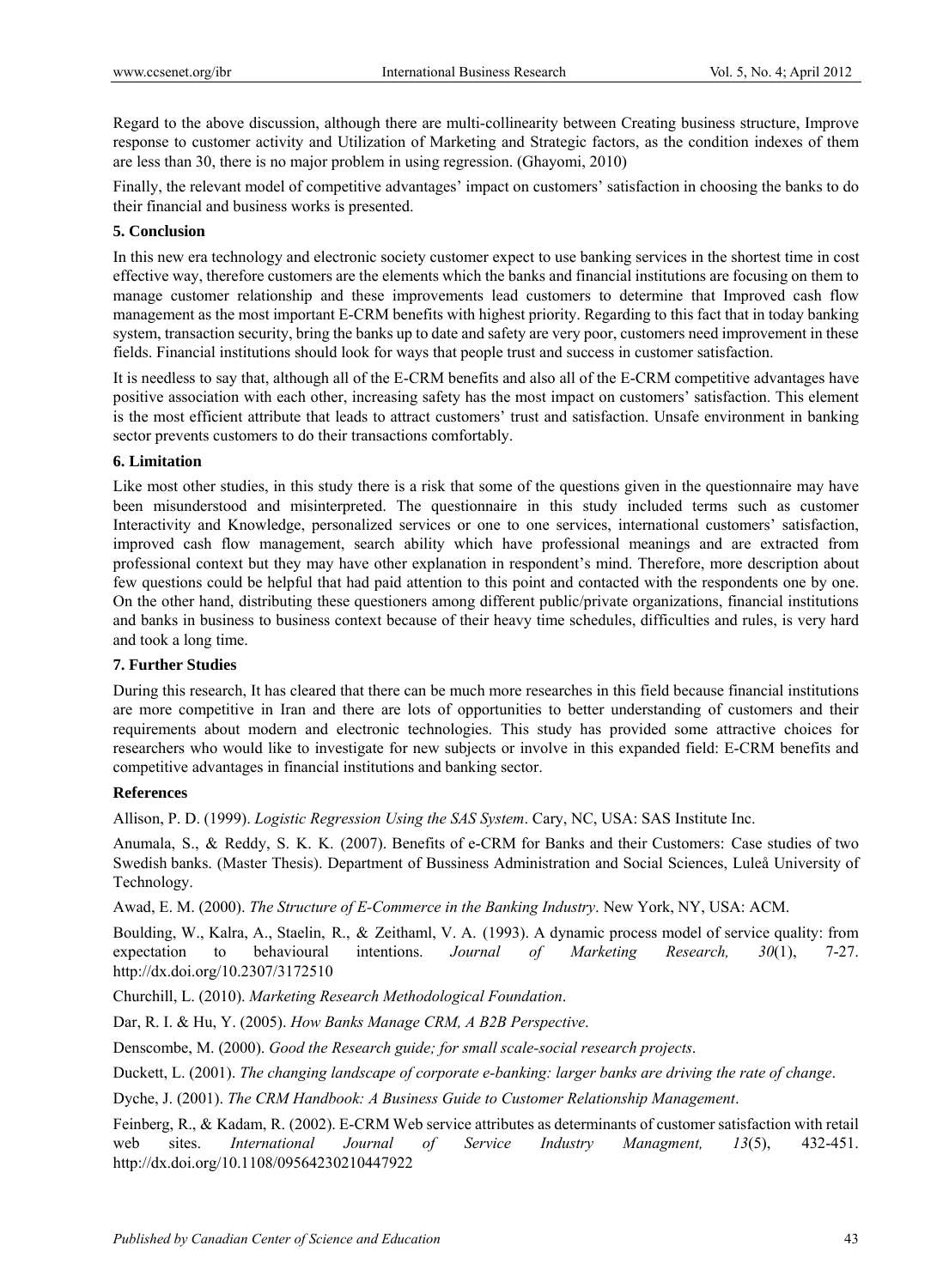Fjermestad, J. & Romano Jr, N. C. (2003). Electronic customer relationship management: revisiting the general principles of usability and resistance: an integrative implementation framework. *Business Process Management Journal, 9*(5), 572-591. http://dx.doi.org/10.1108/14637150310496695

Ghayomi, M. M. a. A. (2010). *Statistics Analysis by SPSS*.

Gilbert, D. C., & Choi, K. C. (2003). Relationship marketing practice in relation to different bank ownership: a study of banks in Hong Kong. *International journal of Bank Marketing, 21*(3), 137-146. http://dx.doi.org/10.1108/02652320310469511

Graziano, A. M., & Raulin, M. L. (2004). *Research Methods-A Process of Inquiry*.

Grönroos, C. (2000). *Service Management and Marketing: A Customer Relationship Management Approach*.

Hartman, J. (2000). *Multiple Linear Regression*.

Haverty, J. (1998). *Electronic Commerce. A User's Guide.Ec.com Magazi*.

Jelassi, T., & Enders, A. ( 2004). *Strategies for e-Business*.

Joseph, F., & Hair, J. (n.d.). *Essentials of Business Research Methods*.

Karimi, J., Somers, T. M., & Gupta, Y. P. (2001). Impact of information technology management practices on customer service. *Journal of Management Information Systems, 17*(4), 125-158.

Kennedy, A. (2006). Electronic customers relationship management (eCRM): Opportunities and challanges in a digital world. *Irish Marketing Review, 18*(1&2), 58-69.

Lavender, M. ( 2004). Maximising customer relationships and minimizing business risks. *The international journal of bank marketing, 22*.

Mittal, R. K., & Kumra, R. (2001). E-CRM IN INDIAN BANKS. *Delhi Business Review, 2*(1).

Morris, M. H., Brunyee, J., & Page, M. (1998). Relationship marketing in practice: myths and realities', industrial marketing management. *Industrial marketing management, 27*(4), 359-371. http://dx.doi.org/10.1016/S0019-8501(97)00079-5

Newell, F. (2000). Loyalty.com: CRM in the Age of Internet Marketing.

Parasuraman, A., Berry, L. L., & Zeithaml, V. A. (1991). Understanding customer expectations of service.

Parasuraman, A., Zeithamal, V. A., & Berry, L. L. (1988). SERVQUAL: A multiple-item scale for measuring consumer perceptions of service quality. *Journal of Retailing, 64*(1), 12-40.

Puccinelli, B. (1999). *Bank Systems & Technology*. *36*.

Research, F. (2001). *Glossary*. available at: www.forrester.com/Home/0.3257.1.FF.html.

Rigby, D. K., Reichheld, F., & Schefter, P. (2002). Avoid the four perils of CRM. *Harvard Business Review,* (1), 101-109.

Rosen, K. (2001). *Five myths of CRM*.

Sascha, L. (2003). *Modern Electronic Customer Relationship Management for Financial Service Providers*.

Scullin, S., Allora, J., Lloyd, G. O., & Fjermestad, J. (2002). Electronic customer relationship management: benefits, considerations, pitfalls and trends. *Proceedings of the IS One World Conference*. Las Vegas. pp. 3-5.

Shan, L. P., & Lee, J. N. (2003). Using e-CRM for a unified view of the customer. *Communication of the ACM, 46*(4), 95-99. http://dx.doi.org/10.1145/641205.641212

Sims, D. (2000). What is CRM? available at: www.crmguru.com.

Singh, M. (2002). E-services and their role in B2C e-commerce. *Managing Service Quality, 12*(6), 434-446. http://dx.doi.org/10.1108/09604520210451911

Stefanou, C. J., Saramaniotis, C., & Stafyla, A. (2003). CRM and customer-centric knowledge: an empirical research. *Business Process Management Journal, 9*(5), 617-634. http://dx.doi.org/10.1108/14637150310496721

Weiner, J. L., & Tang, J. (2005). *Multicollinearity in Customer Satisfaction Research*.

Wong, Y. Y., & Maher, T. E. (1998). Doing business with dragons of different breeds: some important differences between China and Japan. *Management Research News, 21*(4/5), 45-54. http://dx.doi.org/10.1108/01409179810781518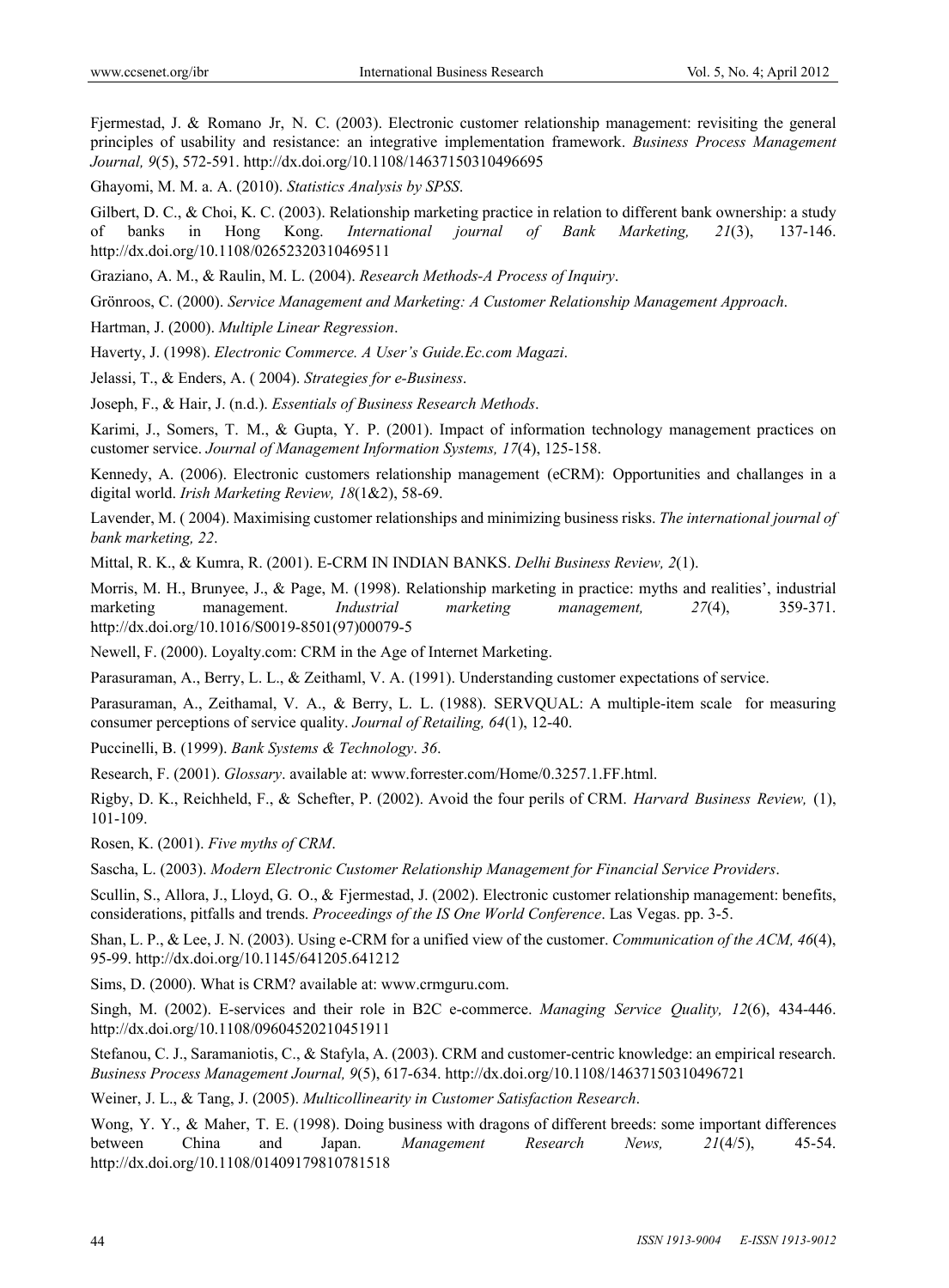Xu, Y., Yen, D. C., Lin, B., & Chou, D. C. (2002). Adopting customer relationship management. *Industrial Management & Data System, 102*(8), 442-452. http://dx.doi.org/10.1108/02635570210445871

Yin, R. K. (1984). Case study Resaerch-Design and Methods.

Yu-Lin, H. Y. a. (2005). Financial service personalization. *Industrial management and data systems, 105*.

Zeithaml, V., & Bitner, M. J. (2000). *Service Marketing*.

Zikmund, G. W. (1994). *Exploring Marketing Resaerch*.

Zikmund, G. W. ( 2000). *Business research methods*. Oklahoma state university the Drydenpress, Harcourt college publishers.

Zineldin, M. (1995). *International Journal of Bank Marketing, 13*.

Zineldin, M. (1996). Bank strategic positioning and some determinants of bank selection. *International Journal of Bank Marketing, 14*(6), 12-22. http://dx.doi.org/10.1108/02652329610130136

#### **Notes**

Note 1. http://www.dobney.com//Knowledge/ck\_definition.htm, accessed on 4 January 2011.

Note 2. http://www.businessdictionary.com/definition, accessed on 4 January 2011.

Note 3. http://www.businessdictionary.com/definition/delivery-timeliness.html**,** accessed on 4 January 2011.

Note 4. http://sbinfocanada.about.com/cs/managmeent/g/cashflowmgt.htm, accessed on 4 January 2011.

Note 5. http://www.marketbright.com/products/campaignmanagement.html, accessed on 4 January 2011.

Note 6. http://www.searchability.com/, accessed on 4 January 2011.

Note 7. http://www.bain.com/management\_tools, accessed on 4 January 2011.

Note 8. http://knowledge.wharton.upenn.edu/special section, accessed on 4 January 2011.

Note 9. http://www.statsguides.bham.ac.uk/HT G/HTGtextonly/tfr/slr.htm, accessed on 11 September 2011

Note 10.http://www.entrepreneur.com/encyclopedia/term/82212.html

Note 11.http://www.businessdictionary.com/definition/competitive-advantage.html

| <b>Scholars</b>    | E-CRM                                                   | <b>E-CRM Benefits</b>                                | Year |
|--------------------|---------------------------------------------------------|------------------------------------------------------|------|
| Brandon & Randall. | Service quality satisfied customers.                    | • Increase Profitability                             | 2007 |
| 2007 (Anumala &    |                                                         | • Retain customers                                   |      |
| Reddy, 2007)       |                                                         | • Increase Customer Loyalty                          |      |
| (Kennedy, 2006)    | E-CRM is considered as strategic technology centric     | • Enhanced Customer Interaction and Relationship     | 2006 |
|                    | relationship marketing business framework.              | • Managing customer Touch Points                     |      |
|                    |                                                         | • Personalization and E-Loyalty                      |      |
|                    |                                                         | • Source of Competitive Advantage                    |      |
| (Yu-Lin, 2005)     | Personalization is a strategy that can be easily        | • Enhance sales                                      | 2005 |
|                    | differentiated and which cannot be simulated by         | · Improve customer relationship                      |      |
|                    | competitors in the market.                              | • Improving effectiveness and efficiency in serving  |      |
|                    |                                                         | customers                                            |      |
| Jennifer, R. 2005  | Convenience plays a vital role when selecting a brand   | • Switching the brands by customers is brought about | 2005 |
| (Anumala & Reddy,  | and if the customers are not happy with the convenience | by convenience                                       |      |
| 2007)              | of a particular brand.                                  |                                                      |      |
| (Lavender, 2004)   | Identifying the needs of the customers and providing    | • Customer of the banks becoming choosier            | 2004 |
|                    | them a best solution before he makes a request shows    |                                                      |      |
|                    | excellence in service of the customers.                 |                                                      |      |
| (Jelassi & Enders, | E-CRM is the use of internet and IT applications used   | • Increase customer satisfaction                     | 2004 |
| 2004)              | to manage relationship with customers.                  | • Acquire new customers                              |      |
|                    | E-CRM elements:                                         | • Turn one-time customers to regular customers as    |      |
|                    | Customer selection<br>1.                                | long as possible                                     |      |
|                    | 2.<br><b>Customer Acquisition</b>                       | • Maximize lifetime value of a customer              |      |
|                    | <b>Customer Retention</b><br>3.                         |                                                      |      |
|                    | <b>Customer Extension</b><br>4.                         |                                                      |      |

Table 1. Relevant Literatures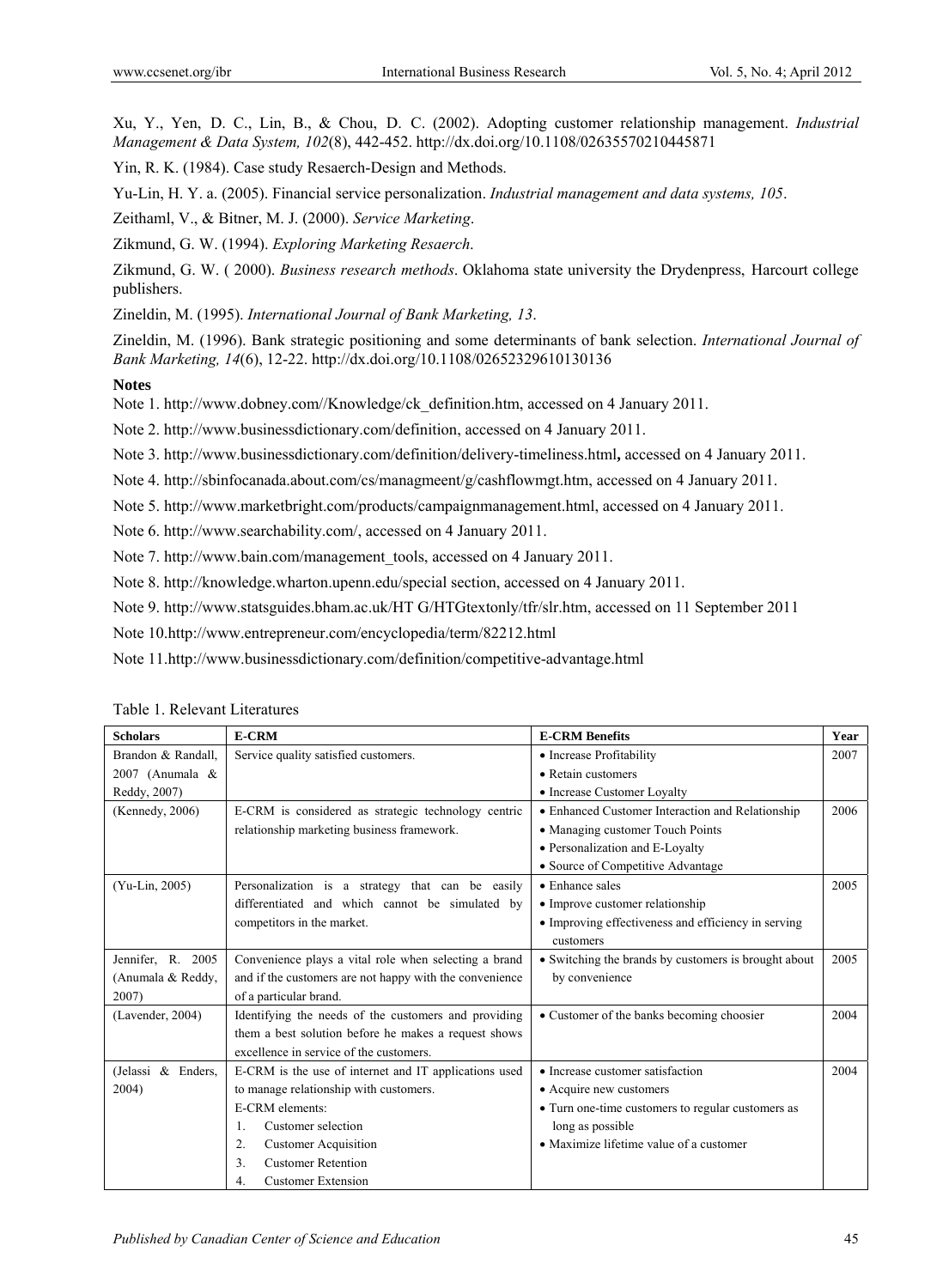| (Jelassi & Enders,  |                                                            | • Create long-term relationship with customers with    | 2004 |
|---------------------|------------------------------------------------------------|--------------------------------------------------------|------|
| 2004)               |                                                            | minimum cost                                           |      |
|                     |                                                            | • Reduce the customer defection rate                   |      |
|                     |                                                            | • Increase the profitability from low-profit customers |      |
|                     |                                                            | • Focuses on high-value customers                      |      |
| 2003<br>Michael,    | A convenient location is often considered o be an          | • Reduce travel costs                                  | 2003 |
| (Anumala & Reddy,   | additional service aspect of the core service.             | • Saving the time                                      |      |
| 2007)               |                                                            | • Increase Convenience                                 |      |
| (Shan & Lee, 2003)  | E-CRM expands the traditional CRM techniques by            |                                                        | 2003 |
|                     | integrating technologies of new electronic channels,       |                                                        |      |
|                     | such as Web wireless and Voice technologies and            |                                                        |      |
|                     | combines them with e-business applications into the        |                                                        |      |
|                     | overall enterprise CRM strategy.                           |                                                        |      |
| (Fjermestad, 2003)  |                                                            | • Serve the customers in better way                    | 2003 |
|                     |                                                            | • Retain valuable customers                            |      |
|                     |                                                            | • Enhance analytical capabilities in an organization   |      |
| (Rigby, 2002)       | Vital and important key point is that E-CRM takes into     |                                                        | 2002 |
|                     | different forms, relying on the objectives of the          |                                                        |      |
|                     | organizations. It is about arranging in a line business    |                                                        |      |
|                     | process with strategies of customers provided back up      |                                                        |      |
|                     | of software's.                                             |                                                        |      |
| 2002<br>Feinberb    |                                                            | • Availability of amount f information to customer     | 2002 |
| (Anumala & Reddy,   |                                                            | browsing                                               |      |
| 2007)               |                                                            |                                                        |      |
| (Singh, 2002)       | Faster processing the transaction by E-CRM, the fact       | • Strengthen the relationship between the supplier     | 2002 |
|                     | that e responses to customer queries, order                | and customers                                          |      |
|                     | acknowledgement, delivery and payment information          | • Increase the speed of processing the transaction     |      |
|                     | via e- mails or automated responses are greatly            | through e-Response                                     |      |
|                     | appreciated by customers                                   |                                                        |      |
| (Scullin, 2002)     | Believes that increased customer loyalty, information      |                                                        | 2002 |
|                     | accumulated by e- CRM system helps organizations to        |                                                        |      |
|                     | identify the actual input cost of wining and retaining     |                                                        |      |
|                     | long lasting relationships with customers.                 |                                                        |      |
| (Dyche, 2001)       | E-CRM is combination of software,<br>hardware,             | · Improve customer service                             | 2001 |
|                     | application and management commitment.                     | · Develop a relationship                               |      |
|                     |                                                            | • Retain valuable customers                            |      |
|                     |                                                            | • Enhance delineation in customer's value              |      |
| (Rosen, 2001)       | E-CRM is about people, process and technology and          |                                                        | 2001 |
|                     | these are key paramount to success.                        |                                                        |      |
| Goldfinger,<br>2001 | Believes safety was seen as a major barrier to Internet    | • Managing security with least repercussions by the    | 2001 |
| (Anumala & Reddy,   | banking.                                                   | banks                                                  |      |
| 2007)               |                                                            |                                                        |      |
| (Research, 2001)    | E-CRM is the consolidation of traditional CRM with         |                                                        | 2001 |
|                     | e-business market place application.                       |                                                        |      |
| (Awad, 2000)        | The most popular tool for customer service is e-mail.      | • Inexpensive                                          | 2000 |
|                     |                                                            | $\bullet$ Fast                                         |      |
|                     |                                                            | • Providing quick and accurate information to all      |      |
|                     |                                                            | customer                                               |      |
| (Zeithaml, 2000)    | Identify two levels of expectations, desired service and   |                                                        | 2000 |
|                     | adequate service.                                          |                                                        |      |
| (Newell, 2000)      | E-CRM systems use rich databanks of customer               |                                                        | 2000 |
|                     | information to manage the relationship with customers.     |                                                        |      |
| (Sims, 2000)        | E-CRM systems support all stages of the interaction        | • Help customer vs. bank interaction                   | 2000 |
|                     | with the customer for e.g. order, delivery and after-sales |                                                        |      |
|                     | service. E-CRM systems cover online banking, e-mail        |                                                        |      |
|                     | knowledge bases that can be used to generate customer      |                                                        |      |
|                     | profiles and customer will get personalize services.       |                                                        |      |
| (Haverty, 1998)     | E-CRM providing cost savings, opportunism, and             | • Establishing new service delivery channel            | 1998 |
|                     | threats drive action and innovation even in conservative   | • New markets for existing services (Loan, Letter of   |      |
|                     | banks.                                                     | credit, etc.)                                          |      |
|                     |                                                            |                                                        |      |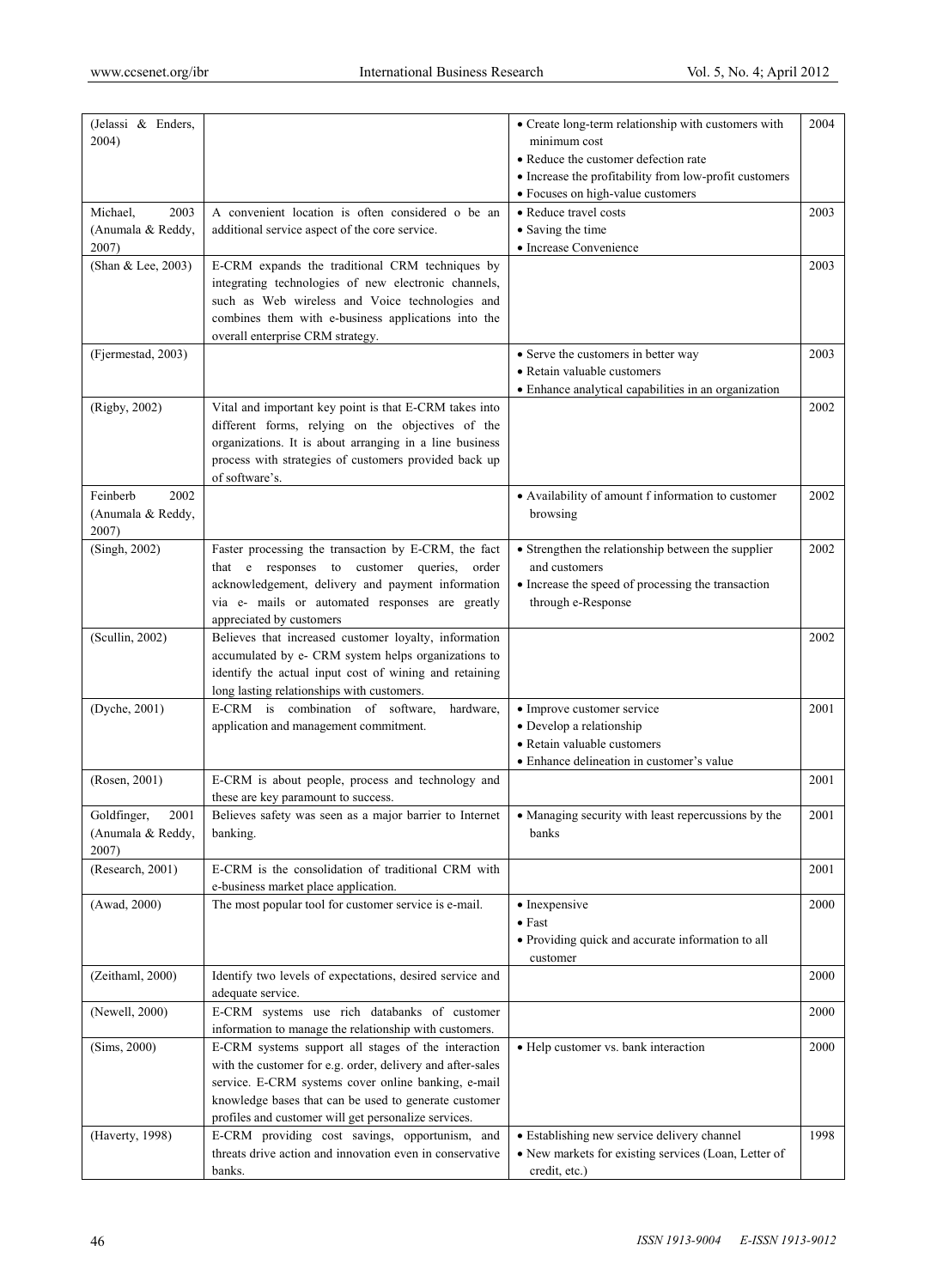| 1998<br>James,         | The increasing knowledge and superiority, of the             | • Increase reputations                                | 1998 |
|------------------------|--------------------------------------------------------------|-------------------------------------------------------|------|
| (Anumala & Reddy,      | customers banks are now trying to woo the customer by        | • Improve Service and Operating hours                 |      |
| 2007)                  | determining the aspects, which are really vital for them.    | • Increase Interest on saving                         |      |
|                        |                                                              | $\bullet$ Convenience                                 |      |
|                        |                                                              | • Improve Friendliness                                |      |
|                        |                                                              | • Improve Responsiveness                              |      |
|                        |                                                              | • Increase efficiency of employees                    |      |
| (Wong)<br>&<br>Maher,  | It is an attitude of trust among the partners of substitute. |                                                       | 1998 |
| 1998)                  | Trust is an essential relationship structure, which is       |                                                       |      |
|                        | found in most of all relationship models.                    |                                                       |      |
| 1995<br>Mosad.         | • Interaction has got a very prime place in the banking      | • Marinating long-term relationship with customers    | 1995 |
| (Anumala & Reddy,      | service.                                                     | $\bullet$ Confidence                                  |      |
| 2007)                  | • Service quality is an important criterion that is being    | $\bullet$ Trust                                       |      |
|                        | used by the customers in selecting a bank.                   | • Ethic and friendship                                |      |
| $\&$<br>Berry          | The client on its part may enhance the quality of            | • Enhanced service quality                            | 1991 |
| Parsuraman (Mittal     | services offered by engaging in long-term business           | • Crete long term client relationship                 |      |
| & Kumra, 2001)         | relationship with a bank.                                    |                                                       |      |
| (Mittal)<br>&<br>Berry | It is generally less costly for any service firm (bank) to   | • Less costly service                                 | 1983 |
| Kumra, 2001)           | maintain and develop an existing client relationship.        | • Maintain to maintain and develop an existing client |      |
|                        |                                                              | relationship                                          |      |

## Table 2. E-CRM Benefits

|                                                 | <b>Initial</b> | <b>Extraction</b> |                                           | <b>Initial</b> | <b>Extraction</b> |
|-------------------------------------------------|----------------|-------------------|-------------------------------------------|----------------|-------------------|
| Trust in E-CRM                                  | .000           | .516              | International customers' satisfaction     | 1.000          | .513              |
| Up to date of banks                             | .000           | .616              | <b>Transaction Security</b>               | 1.000          | .556              |
| Accessibility to site                           | 1.000          | .415              | Proliferation of channels (e.g. Internet) | 1.000          | .553              |
| Customer Interactivity and Knowledge            | 1.000          | .539              | Increased control over bank               | 1.000          | .446              |
| Decrease of technology preparation              | 000.           | .440              | Improved cash flow management             | 1.000          | .591              |
| On-time order fulfillment                       | .000           | .413              | Increase of transaction process speed     | 1.000          | .470              |
| Personalized services or one to one<br>services | 1.000          | .487              | Search ability                            | 1.000          | .670              |
| Services quality                                | 1.000          | .487              | Data Centralization                       | 1.000          | .614              |
| Increase of Safety                              | 1.000          | .553              |                                           |                |                   |

*Note:* Extraction Method: Principal Component Analysis.

# Table 3. KMO and Bartlett's Test of E-CRM Benefits

| Kaiser-Mever-Olkin Measure of Sampling Adequacy. | .920               |          |
|--------------------------------------------------|--------------------|----------|
|                                                  | Approx. Chi-Square | 2739.566 |
| Bartlett's Test of Sphericity                    | df                 | 36       |
|                                                  | Sig                | .000     |

# Table 4. The Conclusive E-CRM Benefits Affecting Customers' Satisfaction

| Number of question | <b>E-CRM</b> benefits                     | <b>Cronbach's Alpha</b> |
|--------------------|-------------------------------------------|-------------------------|
| 17                 | Proliferation of channels (e.g. Internet) |                         |
| 8                  | Banks being up to date                    |                         |
| 14                 | Services quality                          |                         |
| 15                 | International customers' satisfaction     | .754                    |
| 19                 | Improved cash flow management             |                         |
| 23                 | Increasment of Safety implementation      |                         |
| 16                 | <b>Transaction Security</b>               |                         |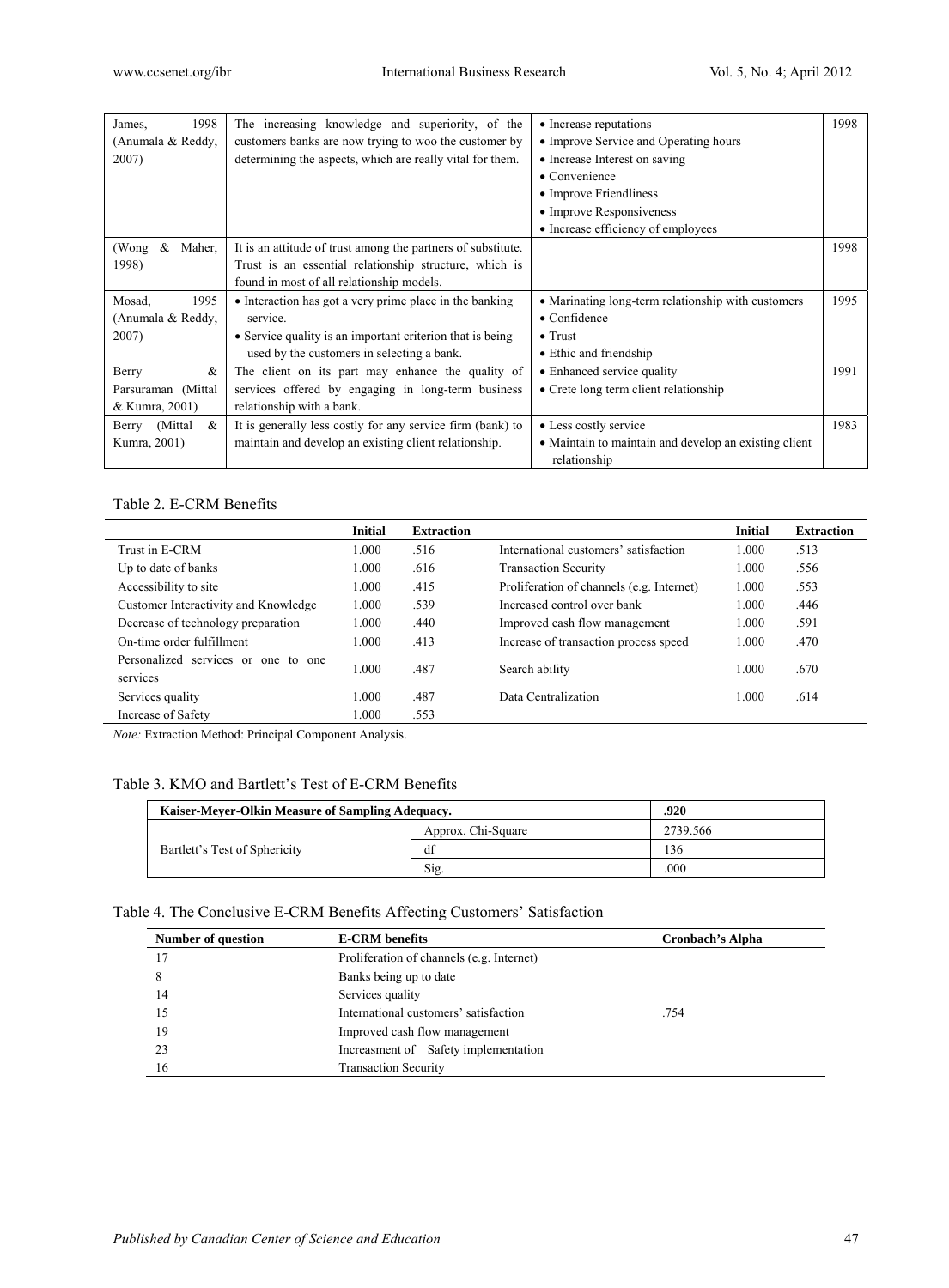# Table 5. E-CRM Competitive Advantages

|                                                     | <b>Initial</b> | <b>Extraction</b> |                                                   | <b>Initial</b> | <b>Extraction</b> |
|-----------------------------------------------------|----------------|-------------------|---------------------------------------------------|----------------|-------------------|
| of<br>Preparation<br>date<br>up<br>to<br>technology | 1.000          | .469              | of<br>Decrease<br>response<br>time                | 1.000          | .659              |
| Create Organizational culture                       | 1.000          | .479              | Improved<br>response<br>to<br>customer activity   | 1.000          | .621              |
| Increase of price competition                       | 1.000          | .330              | Utilization of Marketing<br>and Strategic factors | 1.000          | .624              |
| Decrease of product and service<br>complexity       | 1.000          | .298              | business<br>Creating<br>structure                 | 1.000          | .787              |
| Innovation in banking services                      | 1.000          | .448              | Drive<br>operating<br>down<br>costs               | 1.000          | .402              |

*Note:* Extraction Method: Principal Component Analysis.

## Table 6. KMO and Bartlett's Test of Competitive Advantages

| Kaiser-Meyer-Olkin Measure of Sampling Adequacy. |                    | .859     |
|--------------------------------------------------|--------------------|----------|
| Bartlett's Test of Sphericity                    | Approx. Chi-Square | 1717.735 |
|                                                  | df                 |          |
|                                                  | Sig.               | .000     |

# Table 7. The Conclusive E-CRM Benefits Affecting on Customer Satisfaction in Choosing the Banks to Do Their Financial and Business Works

| Number of question | <b>E-CRM</b> competitive advantages            | Cronbach's Alpha |
|--------------------|------------------------------------------------|------------------|
| 30                 | Improve integrated customer profitability      |                  |
| 33                 | Utilization of Marketing and Strategic factors |                  |
| 34                 | Creating business structure                    | .762             |
| 31                 | Decrease of response time                      |                  |
|                    | Improve response to customer activity          |                  |

# Table 8. Normality Test

|                                   |                | <b>Benefits of E-CRM</b> | <b>Competitive advantages of E-CRM</b> |
|-----------------------------------|----------------|--------------------------|----------------------------------------|
| N                                 |                | 490                      | 490                                    |
| Normal Parameters <sup>a, b</sup> | Mean           | 4.2839                   | 4.2261                                 |
|                                   | Std. Deviation | .60245                   | .65095                                 |
|                                   | Absolute       | .118                     | .133                                   |
| Most Extreme Differences          | Positive       | .117                     | .117                                   |
|                                   | Negative       | $-.118$                  | $-133$                                 |
| Kolmogorov-Smirnov Z              |                | 2.601                    | 2.954                                  |
| Asymp. Sig. (2-tailed)            |                | .000                     | .000                                   |

*Note:*  $\frac{a}{b}$  Test distribution is Normal.  $\frac{b}{c}$  calculated from data.

# Table 9. Normality Test for E-CRM Competitive Advantages

|                             | <b>Minimum</b> | Maximum | Mean   | <b>Std. Deviation</b> | N   |
|-----------------------------|----------------|---------|--------|-----------------------|-----|
| <b>Predicted Value</b>      | 2.2449         | 4.9037  | 4.4112 | .44031                | 484 |
| <b>Residual</b>             | $-3.08370$     | 1.73413 | .00000 | .71589                | 484 |
| <b>Std. Predicted Value</b> | $-4.920$       | 1.119   | .000   | .000.                 | 484 |
| <b>Std. Residual</b>        | $-4.285$       | 2.410   | .000   | .995                  | 484 |

*Note:* Dependent Variable: satisfying customer by E-CRM.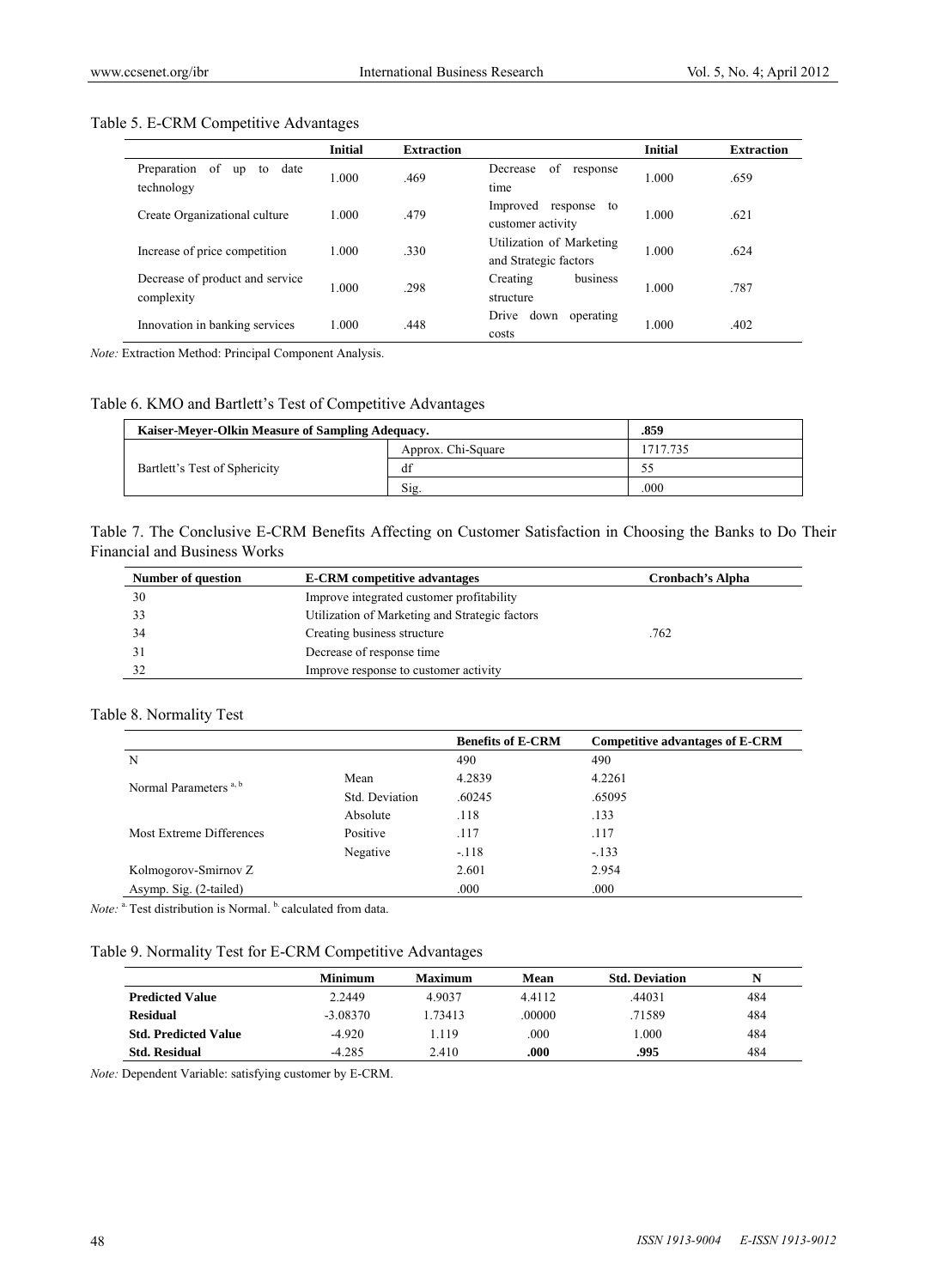# Table 10. Friedman Test Statistics

| N of Items              | 480     |
|-------------------------|---------|
| <b>Cronbach's Alpha</b> | 370.355 |
| Df                      |         |
| Asymp. Sig.             | .000    |

# Table 11. The Most Significant E-CRM Benefits

| <b>E-CRM</b> benefits                     | <b>Mean Rank</b> |
|-------------------------------------------|------------------|
| Up to date of banks                       | 4.53             |
| Services quality                          | 4.37             |
| International customers' satisfaction     | 3.27             |
| <b>Transaction Security</b>               | 4.50             |
| Proliferation of channels (e.g. Internet) | 3.99             |
| Increasment of Safety implementation      | 4.30             |
| Improved cash flow management             | 3.04             |

# Table 12. Normality Test for E-CRM Benefits

|                             | <b>Minimum</b> | <b>Maximum</b> | Mean    | <b>Std. Deviation</b> |     |
|-----------------------------|----------------|----------------|---------|-----------------------|-----|
| <b>Predicted Value</b>      | 2.1374         | 4.8314         | 4.4621  | .46056                | 483 |
| <b>Residual</b>             | $-3.60545$     | 2.48000        | .00582  | .67867                | 483 |
| <b>Std. Predicted Value</b> | $-5.096$       | .803           | $-.005$ | .009                  | 483 |
| <b>Std. Residual</b>        | $-5.328$       | 3.665          | .009    | 1.003                 | 483 |

*Note:* Dependent Variable: satisfying customer by ECRM.

# Table 13. The E-CRM Benefits That Has Positively Effects on Customer Satisfaction

|              | <b>Model</b>                              |       | <b>Un standardized Coefficients</b> | <b>Standardized Coefficients</b> |        |      |
|--------------|-------------------------------------------|-------|-------------------------------------|----------------------------------|--------|------|
|              |                                           | B     | <b>Std. Error</b>                   | <b>Beta</b>                      |        | Sig. |
|              | (Constant)                                | 2.557 | .163                                |                                  | 15.669 | .000 |
| $\mathbf{1}$ | increasing safety                         | .430  | .036                                | .479                             | 11.932 | .000 |
|              | (Constant)                                | 2.033 | .178                                |                                  | 11.411 | .000 |
| $\mathbf{2}$ | increasing safety                         | .310  | .040                                | .345                             | 7.807  | .000 |
|              | Proliferation of channels (e.g. Internet) | .244  | .039                                | .275                             | 6.225  | .000 |
|              | (Constant)                                | 1.652 | .204                                |                                  | 8.092  | .000 |
| 3            | increasing safety                         | .258  | .042                                | .287                             | 6.197  | .000 |
|              | Proliferation of channels (e.g. Internet) | .187  | .042                                | .211                             | 4.488  | .000 |
|              | of banks<br>Up to date                    | .188  | .051                                | .176                             | 3.684  | .000 |
|              | (Constant)                                | 1.464 | .219                                |                                  | 6.679  | .000 |
|              | increasing safety                         | .226  | .044                                | .252                             | 5.166  | .000 |
| 4            | Proliferation of channels (e.g. Internet) | .172  | .042                                | .194                             | 4.097  | .000 |
|              | Up to date of banks                       | .168  | .052                                | .157                             | 3.255  | .001 |
|              | <b>Transaction Security</b>               | .107  | .047                                | .105                             | 2.289  | .023 |

*Note:* Dependent Variable: satisfying customer by ECRM.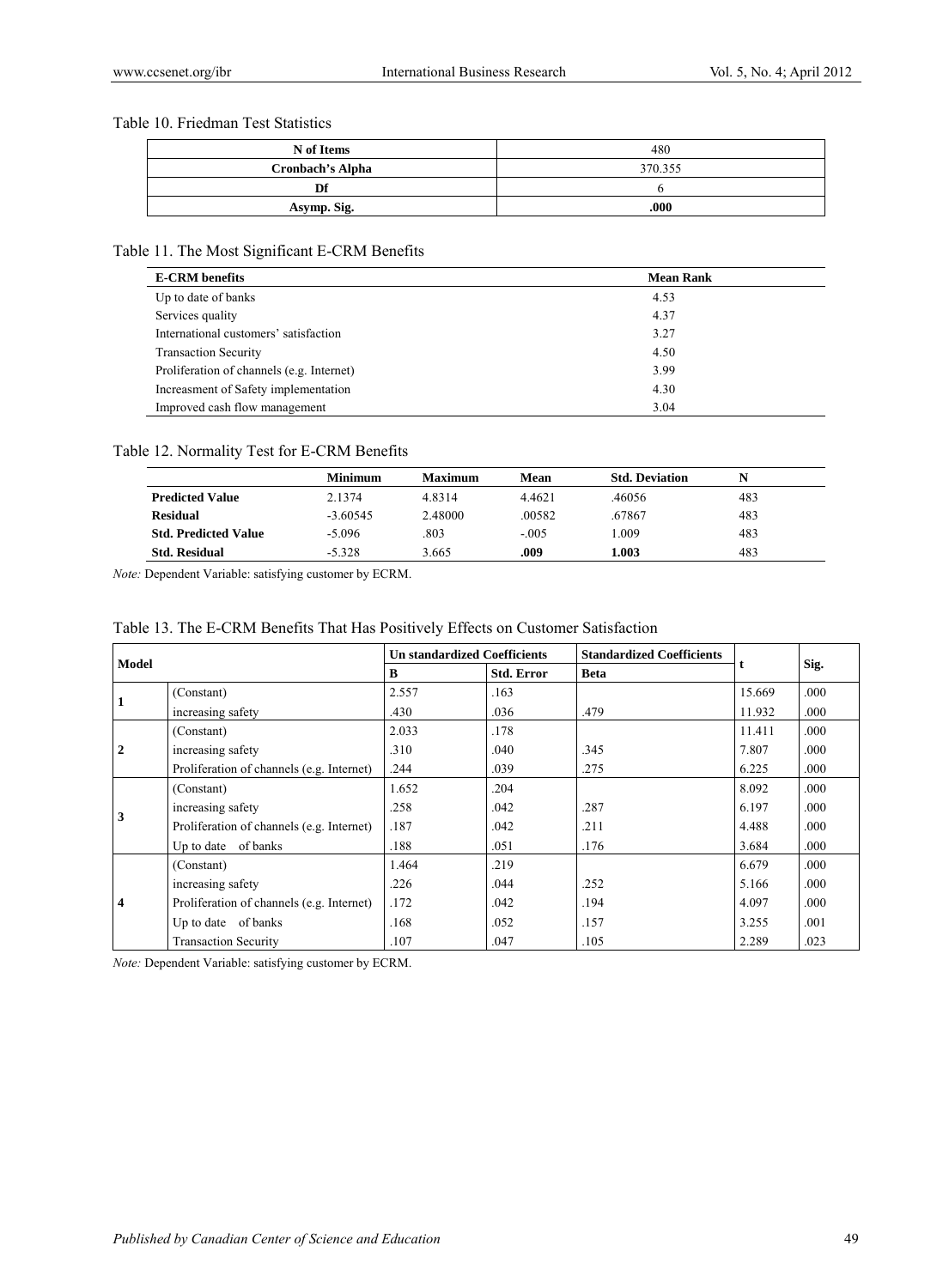**Improved cash flow management** 

|            |                                                    |                            | Up to<br>date<br>of<br>banks | <b>Services</b><br>quality | <b>International</b><br>customers'<br>satisfaction | <b>Transaction</b><br><b>Security</b> | <b>Proliferation</b><br>of channels<br>(e.g.<br>Internet) | increasing<br>safety | Impre<br>cash<br>mana<br>ent |
|------------|----------------------------------------------------|----------------------------|------------------------------|----------------------------|----------------------------------------------------|---------------------------------------|-----------------------------------------------------------|----------------------|------------------------------|
|            | Up to date                                         | Correlation<br>Coefficient | 1.000                        | $.369***$                  | $.198**$                                           | $.363**$                              | $.446***$                                                 | $.421***$            | $.123**$                     |
|            | of banks                                           | Sig. (2-tailed)            |                              | .000                       | .000                                               | .000                                  | .000                                                      | .000                 | .006                         |
|            |                                                    | N                          | 490                          | 490                        | 488                                                | 489                                   | 488                                                       | 486                  | 489                          |
|            | <b>Services</b><br>quality                         | Correlation<br>Coefficient | $.369**$                     | 1.000                      | $.269***$                                          | .398**                                | $.420**$                                                  | $.412***$            | $.132**$                     |
|            |                                                    | Sig. (2-tailed)            | .000                         |                            | .000                                               | .000                                  | .000                                                      | .000                 | .004                         |
|            |                                                    | N                          | 490                          | 490                        | 488                                                | 489                                   | 488                                                       | 486                  | 489                          |
|            | <b>International</b><br>customers'<br>satisfaction | Correlation<br>Coefficient | $.198**$                     | $.269**$                   | 1.000                                              | $.232**$                              | $.276***$                                                 | $.209**$             | $.381**$                     |
|            |                                                    | Sig. (2-tailed)            | .000                         | .000                       |                                                    | .000                                  | .000                                                      | .000                 | .000                         |
|            |                                                    | N                          | 488                          | 488                        | 488                                                | 487                                   | 486                                                       | 484                  | 487                          |
| Spearman's | <b>Transaction</b>                                 | Correlation<br>Coefficient | $.363***$                    | $.398***$                  | $.232***$                                          | 1.000                                 | $.366^{**}$                                               | $.477***$            | $.158***$                    |
| rho        | <b>Security</b>                                    | Sig. (2-tailed)            | .000                         | .000                       | .000                                               |                                       | .000                                                      | .000                 | .000                         |
|            |                                                    | N                          | 489                          | 489                        | 487                                                | 489                                   | 487                                                       | 485                  | 488                          |
|            | <b>Proliferation</b>                               | Correlation<br>Coefficient | $.446**$                     | $.420**$                   | $.276***$                                          | $.366**$                              | 1.000                                                     | $.407**$             | $.154$ **                    |
|            | of channels                                        | $Sig. (2-tailed)$          | .000                         | .000                       | .000                                               | .000                                  |                                                           | .000                 | .001                         |
|            | (e.g. Internet)                                    | $\mathbf N$                | 488                          | 488                        | 486                                                | 487                                   | 488                                                       | 484                  | 487                          |
|            | increasing                                         | Correlation<br>Coefficient | $.421***$                    | $.412**$                   | $.209***$                                          | $.477***$                             | $.407**$                                                  | 1.000                | $.139**$                     |
|            | safety                                             | Sig. (2-tailed)            | .000                         | .000                       | .000                                               | .000                                  | .000                                                      |                      | .002                         |
|            |                                                    | N                          | 486                          | 486                        | 484                                                | 485                                   | 484                                                       | 486                  | 485                          |

Table 14. The Association between E-CRM Benefits

*Note:* \*\* Correlation is significant at the 0.01 level (2-tailed).

Correlation

# Table 15. Collinearity Diagnostics

**Improved cash flow management** 

|                | <b>Dimension</b> | Eigen<br>value | Condition<br><b>Index</b> | <b>Variance Proportions</b> | <b>Collinearity</b><br><b>Statistics</b> |                                                    |                        |                                       |                  |            |
|----------------|------------------|----------------|---------------------------|-----------------------------|------------------------------------------|----------------------------------------------------|------------------------|---------------------------------------|------------------|------------|
| Model          |                  |                |                           | (Constant)                  | <b>Increasing</b><br>safety              | Proliferation of<br>channels<br>(e.g.<br>Internet) | Up to date<br>of banks | <b>Transaction</b><br><b>Security</b> | <b>Tolerance</b> | <b>VIF</b> |
|                |                  | 1.980          | 1.000                     | .01                         | .01                                      |                                                    |                        |                                       |                  |            |
| 1              | $\overline{2}$   | .020           | 9.895                     | .99                         | .99                                      |                                                    |                        |                                       | 1.000            | 1.000      |
|                |                  | 2.958          | 1.000                     | .00                         | .00                                      | .00                                                |                        |                                       |                  |            |
| $\overline{c}$ | $\overline{2}$   | .022           | 11.593                    | .34                         | .14                                      | .98                                                |                        |                                       | .764             | 1.309      |
|                | 3                | .020           | 12.103                    | .66                         | .86                                      | .02                                                |                        |                                       | .764             | 1.309      |
|                |                  | 3.945          | 1.000                     | .00                         | .00                                      | .00                                                | .00.                   |                                       |                  |            |
|                | $\overline{2}$   | .022           | 13.320                    | .30                         | .02                                      | .86                                                | .02                    |                                       | .676             | 1.478      |
| 3              | 3                | .021           | 13.826                    | .24                         | .94                                      | .05                                                | .03                    |                                       | .659             | 1.518      |
|                | 4                | .013           | 17.745                    | .46                         | .04                                      | .09                                                | .95                    |                                       | .641             | 1.561      |
|                |                  | 4.928          | 1.000                     | .00                         | .00                                      | .00                                                | .00.                   | .00                                   |                  |            |
|                | $\overline{2}$   | .024           | 14.399                    | .13                         | .00                                      | .81                                                | .00.                   | .13                                   | .607             | 1.647      |
| $\overline{4}$ | 3                | .021           | 15.451                    | .23                         | .82                                      | .04                                                | .03                    | .00                                   | .643             | 1.556      |
|                | 4                | .016           | 17.695                    | .08                         | .09                                      | .09                                                | .26                    | .76                                   | .622             | 1.608      |
|                | 5                | .012           | 20.103                    | .56                         | .09                                      | .07                                                | .71                    | .11                                   | .683             | 1.465      |

Contration .123\*\* .132\*\* .381\*\* .158\*\* .154\*\* .139\*\* .139\*\* .1.000

N 489 489 487 488 487 485 489

Sig. (2-tailed) .006 .004 .000 .000 .000 .001 .002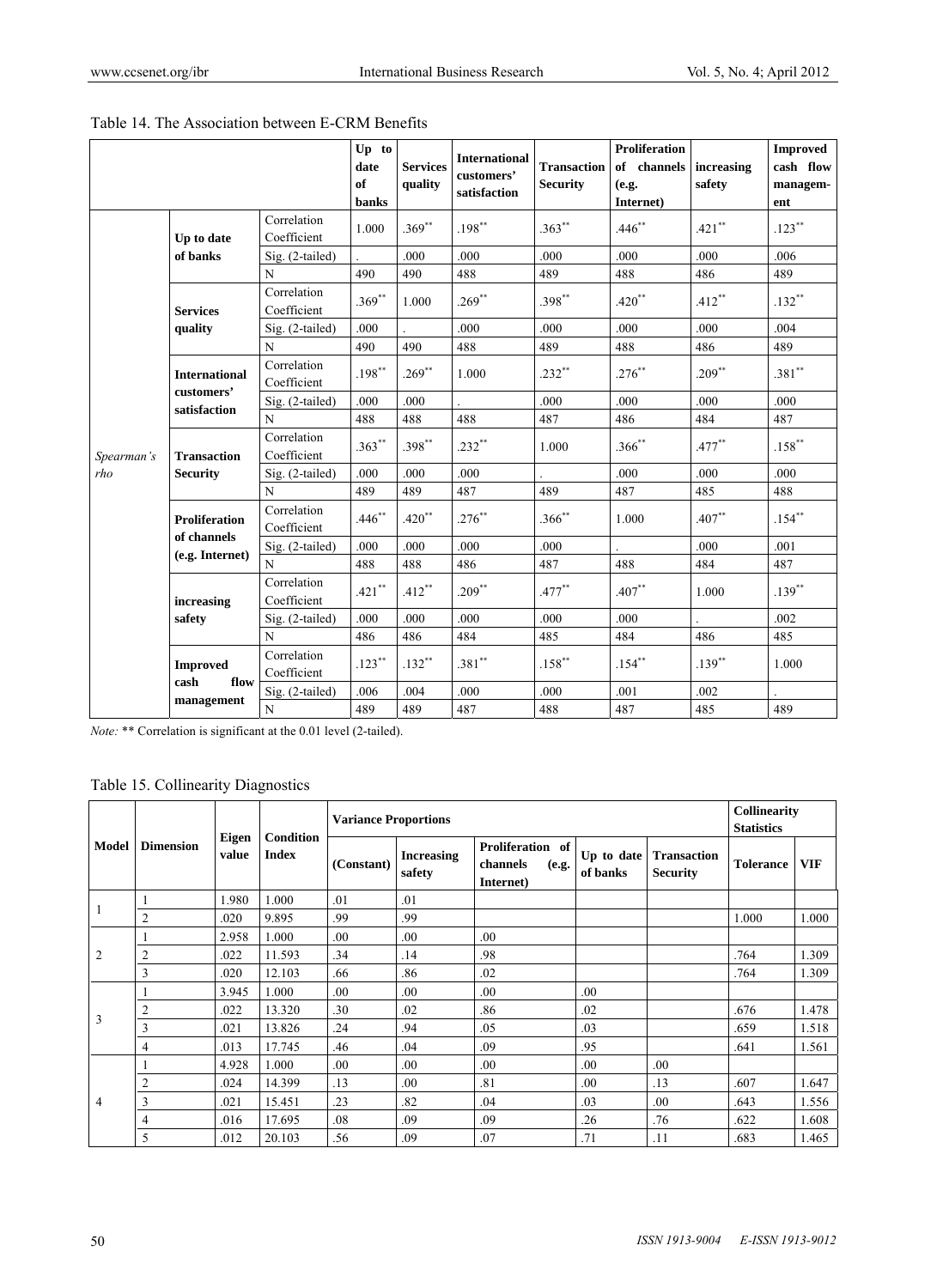# Table 16. Friedman Test Statistics

| N of Items              | 487     |  |  |  |  |
|-------------------------|---------|--|--|--|--|
| <b>Cronbach's Alpha</b> | 337.571 |  |  |  |  |
| Df                      |         |  |  |  |  |
| Asymp. Sig.             | .000    |  |  |  |  |

# Table 17. The Most Vital E-CRM Competitive Advantages

| <b>E-CRM</b> competitive advantages            | <b>Mean Rank</b> |
|------------------------------------------------|------------------|
| Improve integrated customer profitability      | 3.07             |
| Decrease of response time                      | 3.57             |
| Improve response to customer activity          | 3.37             |
| Utilization of Marketing and Strategic factors | 2.67             |
| Creating business structure                    | 2.32             |

# Table 18. The Association between E-CRM Benefits

|        |                                                 |                                | <b>Improve integrated</b><br>customer<br>profitability | Decrease of<br>response<br>time | <b>Improve</b><br>response to<br>customer<br>activity | <b>Utilization of</b><br><b>Marketing</b><br>and Strategic<br>factors | <b>Creating</b><br>business<br>structure |
|--------|-------------------------------------------------|--------------------------------|--------------------------------------------------------|---------------------------------|-------------------------------------------------------|-----------------------------------------------------------------------|------------------------------------------|
|        | <b>Improve integrated</b>                       | <b>Correlation Coefficient</b> | 1.000                                                  | $.395***$                       | $.403**$                                              | $.372$ **                                                             | $.345***$                                |
|        | customer                                        | $Sig. (2-tailed)$              |                                                        | .000                            | .000                                                  | .000                                                                  | .000                                     |
|        | profitability                                   | N                              | 490                                                    | 490                             | 490                                                   | 489                                                                   | 488                                      |
|        | <b>Decrease of response</b><br>time             | <b>Correlation Coefficient</b> | $.395***$                                              | 1.000                           | .580**                                                | $.331**$                                                              | $.239**$                                 |
|        |                                                 | $Sig. (2-tailed)$              | .000                                                   |                                 | .000                                                  | .000                                                                  | .000                                     |
|        |                                                 | N                              | 490                                                    | 490                             | 490                                                   | 489                                                                   | 488                                      |
| Spear- |                                                 | <b>Correlation Coefficient</b> | $.403**$                                               | $.580^{**}$                     | 1.000                                                 | $.352**$                                                              | $.309**$                                 |
| man's  | <b>Improve response to</b><br>customer activity | $Sig. (2-tailed)$              | .000                                                   | .000                            |                                                       | .000                                                                  | .000                                     |
| rho    |                                                 | N                              | 490                                                    | 490                             | 490                                                   | 489                                                                   | 488                                      |
|        | <b>Utilization of</b>                           | Correlation Coefficient        | $.372**$                                               | $.331**$                        | $.352**$                                              | 1.000                                                                 | .595**                                   |
|        | <b>Marketing and</b>                            | $Sig. (2-tailed)$              | .000                                                   | .000                            | .000                                                  |                                                                       | .000                                     |
|        | <b>Strategic factors</b>                        | N                              | 489                                                    | 489                             | 489                                                   | 489                                                                   | 487                                      |
|        |                                                 | Correlation Coefficient        | $.345**$                                               | $.239**$                        | $.309**$                                              | .595**                                                                | 1.000                                    |
|        | <b>Creating business</b><br>structure           | $Sig. (2-tailed)$              | .000                                                   | .000                            | .000                                                  | .000                                                                  |                                          |
|        |                                                 | N                              | 488                                                    | 488                             | 488                                                   | 487                                                                   | 488                                      |

*Note:* \*\*. Correlation is significant at the 0.01 level (2-tailed).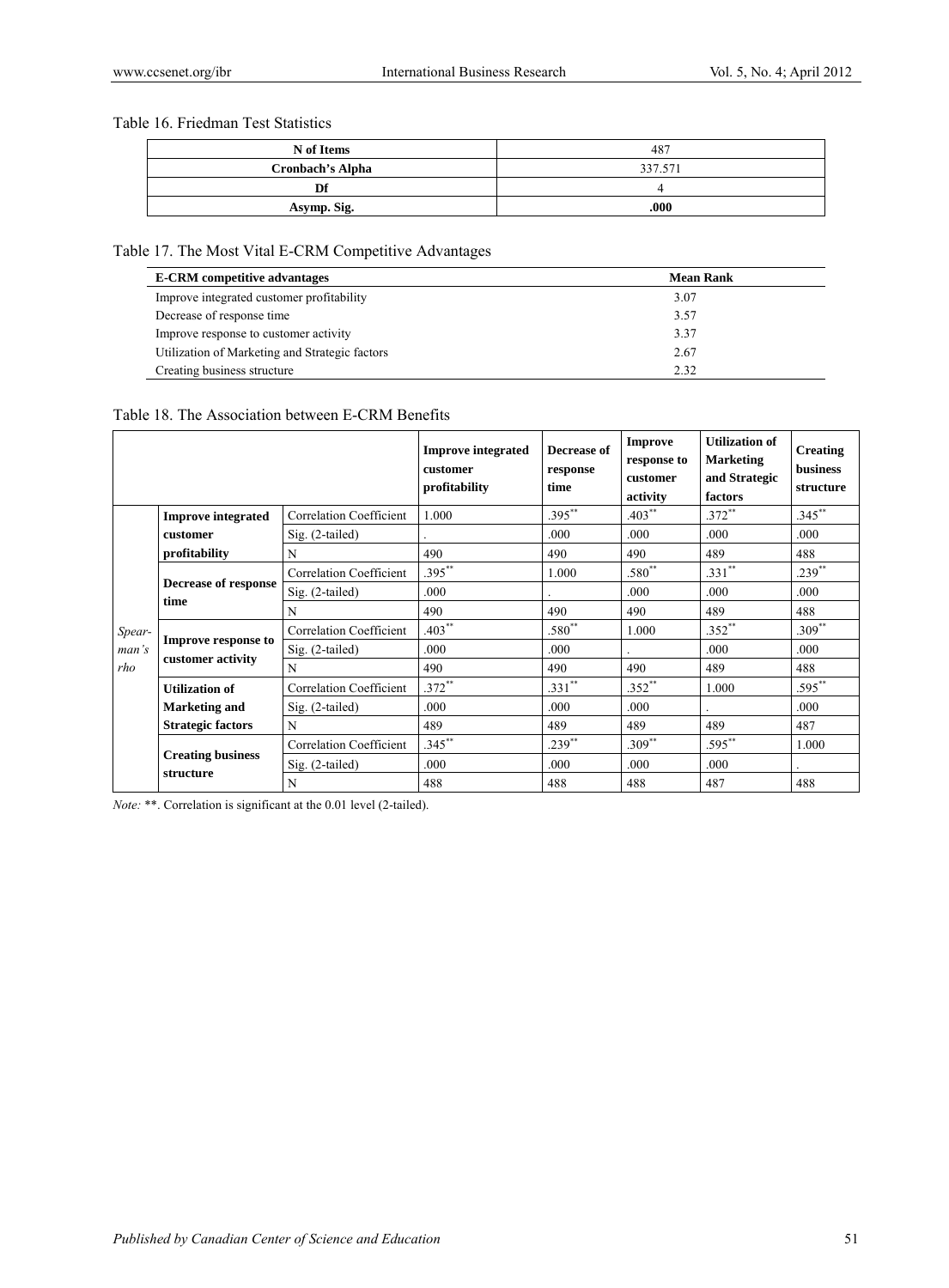|                |                |                       |                                  | <b>Variance Proportions</b> | <b>Collinearity</b><br><b>Statistics</b>                  |                                 |                                          |                                                       |                                                                           |                |            |
|----------------|----------------|-----------------------|----------------------------------|-----------------------------|-----------------------------------------------------------|---------------------------------|------------------------------------------|-------------------------------------------------------|---------------------------------------------------------------------------|----------------|------------|
| <b>Model</b>   | Dime-<br>nsion | <b>Eigen</b><br>value | <b>Condition</b><br><b>Index</b> | $(Con-$<br>stant)           | <b>Improve</b><br>integrated<br>customer<br>profitability | Decrease of<br>response<br>time | <b>Creating</b><br>business<br>structure | <b>Improve</b><br>response to<br>customer<br>activity | <b>Utilization</b> of<br><b>Marketing and</b><br><b>Strategic factors</b> | Toler-<br>ance | <b>VIF</b> |
| 1              | $\mathbf{1}$   | 1.977                 | 1.000                            | .01                         | .01                                                       |                                 |                                          |                                                       |                                                                           |                |            |
|                | $\overline{c}$ | .023                  | 9.301                            | .99                         | .99                                                       |                                 |                                          |                                                       |                                                                           | 1.000          | 1.000      |
|                | $\mathbf{1}$   | 2.963                 | 1.000                            | .00                         | .00                                                       | .00                             |                                          |                                                       |                                                                           |                |            |
| 2              | $\overline{2}$ | .025                  | 10.949                           | .22                         | .97                                                       | .08                             |                                          |                                                       |                                                                           | .804           | 1.244      |
|                | 3              | .013                  | 15.356                           | .78                         | .03                                                       | .91                             |                                          |                                                       |                                                                           | .804           | 1.244      |
|                |                | 3.916                 | 1.000                            | .00                         | .00                                                       | .00                             | .00                                      |                                                       |                                                                           |                |            |
|                | $\overline{2}$ | .047                  | 9.111                            | .03                         | .06                                                       | .05                             | .98                                      |                                                       |                                                                           | .751           | 1.331      |
| 3              | 3              | .025                  | 12.587                           | .21                         | .90                                                       | .08                             | .00                                      |                                                       |                                                                           | .796           | 1.256      |
|                | 4              | .012                  | 17.760                           | .77                         | .04                                                       | .87                             | .02                                      |                                                       |                                                                           | .887           | 1.127      |
|                | $\mathbf{1}$   | 4.898                 | 1.000                            | .00 <sub>1</sub>            | .00.                                                      | .00                             | .00.                                     | .00 <sub>1</sub>                                      |                                                                           |                |            |
|                | $\overline{2}$ | .050                  | 9.936                            | .01                         | .02                                                       | .02                             | .97                                      | .02                                                   |                                                                           | .726           | 1.378      |
| $\overline{4}$ | 3              | .026                  | 13.737                           | .08                         | .97                                                       | .03                             | .00                                      | .05                                                   |                                                                           | .576           | 1.736      |
|                | $\overline{4}$ | .016                  | 17.508                           | .75                         | .00                                                       | .02                             | .01                                      | .44                                                   |                                                                           | .866           | 1.154      |
|                | 5              | .010                  | 22.063                           | .16                         | .01                                                       | .93                             | .02                                      | .49                                                   |                                                                           | .568           | 1.760      |
|                | $\mathbf{1}$   | 5.865                 | 1.000                            | .00                         | .00                                                       | .00                             | .00                                      | .00                                                   | .00                                                                       |                |            |
|                | $\overline{c}$ | .060                  | 9.926                            | .02                         | .04                                                       | .03                             | .30                                      | .03                                                   | .13                                                                       | .719           | 1.392      |
| 5              | 3              | .026                  | 14.982                           | .06                         | .93                                                       | .03                             | .02                                      | .05                                                   | .04                                                                       | .571           | 1.750      |
|                | 4              | .023                  | 16.007                           | .03                         | .03                                                       | .00                             | .64                                      | .00                                                   | .83                                                                       | .580           | 1.725      |
|                | 5              | .016                  | 19.171                           | .73                         | .00                                                       | .02                             | .02                                      | .44                                                   | .00                                                                       | .564           | 1.774      |
|                | 6              | .010                  | 24.153                           | .16                         | .01                                                       | .92                             | .02                                      | .48                                                   | .00                                                                       | .553           | 1.807      |

# Table 19. Collinearity Diagnostics

*Note:* Dependent Variable: Importance of competitive advantage in E-CRM implementation.

|  | Table 20. The E-CRM Competitive Advantages That Has Positively Effects on Customer Satisfaction |  |  |  |
|--|-------------------------------------------------------------------------------------------------|--|--|--|
|  |                                                                                                 |  |  |  |

|       |                                                | <b>Un</b> standardized |                   | <b>Standardized</b> |        |      |  |
|-------|------------------------------------------------|------------------------|-------------------|---------------------|--------|------|--|
| Model |                                                | <b>Coefficients</b>    |                   | <b>Coefficients</b> |        | Sig. |  |
|       |                                                | $\bf{B}$               | <b>Std. Error</b> | <b>Beta</b>         |        |      |  |
|       | (Constant)                                     | 2.886                  | .165              |                     | 17.463 | .000 |  |
| 1     | Improve integrated customer profitability      | .356                   | .038              | .395                | 9.448  | .000 |  |
|       | (Constant)                                     | 1.929                  | .224              |                     | 8.606  | .000 |  |
| 2     | Improve integrated customer profitability      | .247                   | .041              | .274                | 6.091  | .000 |  |
|       | Decrease of response time                      | .311                   | .051              | .273                | 6.073  | .000 |  |
|       | (Constant)                                     | 1.615                  | .227              |                     | 7.114  | .000 |  |
| 3     | Improve integrated customer profitability      | .193                   | .041              | .215                | 4.730  | .000 |  |
|       | Decrease of response time                      | .286                   | .050              | .252                | 5.707  | .000 |  |
|       | Creating business structure                    | .173                   | .034              | .214                | 5.119  | .000 |  |
|       | (Constant)                                     | 1.494                  | .231              |                     | 6.474  | .000 |  |
|       | Improve integrated customer profitability      | .174                   | .041              | .194                | 4.214  | .000 |  |
| 4     | Decrease of response time                      | .209                   | .059              | .184                | 3.561  | .000 |  |
|       | Creating business structure                    | .160                   | .034              | .198                | 4.701  | .000 |  |
|       | Improve response to customer activity          | .136                   | .054              | .130                | 2.510  | .012 |  |
|       | (Constant)                                     | 1.448                  | .231              |                     | 6.278  | .000 |  |
|       | Improve integrated customer profitability      | .165                   | .041              | .183                | 3.983  | .000 |  |
| 5     | Decrease of response time                      | .196                   | .059              | .173                | 3.351  | .001 |  |
|       | Creating business structure                    | .106                   | .042              | .130                | 2.550  | .011 |  |
|       | Improve response to customer activity          | .125                   | .054              | .120                | 2.310  | .021 |  |
|       | Utilization of Marketing and Strategic factors | .099                   | .043              | .120                | 2.283  | .023 |  |

*Note:* Dependent Variable: satisfying customer by ECRM.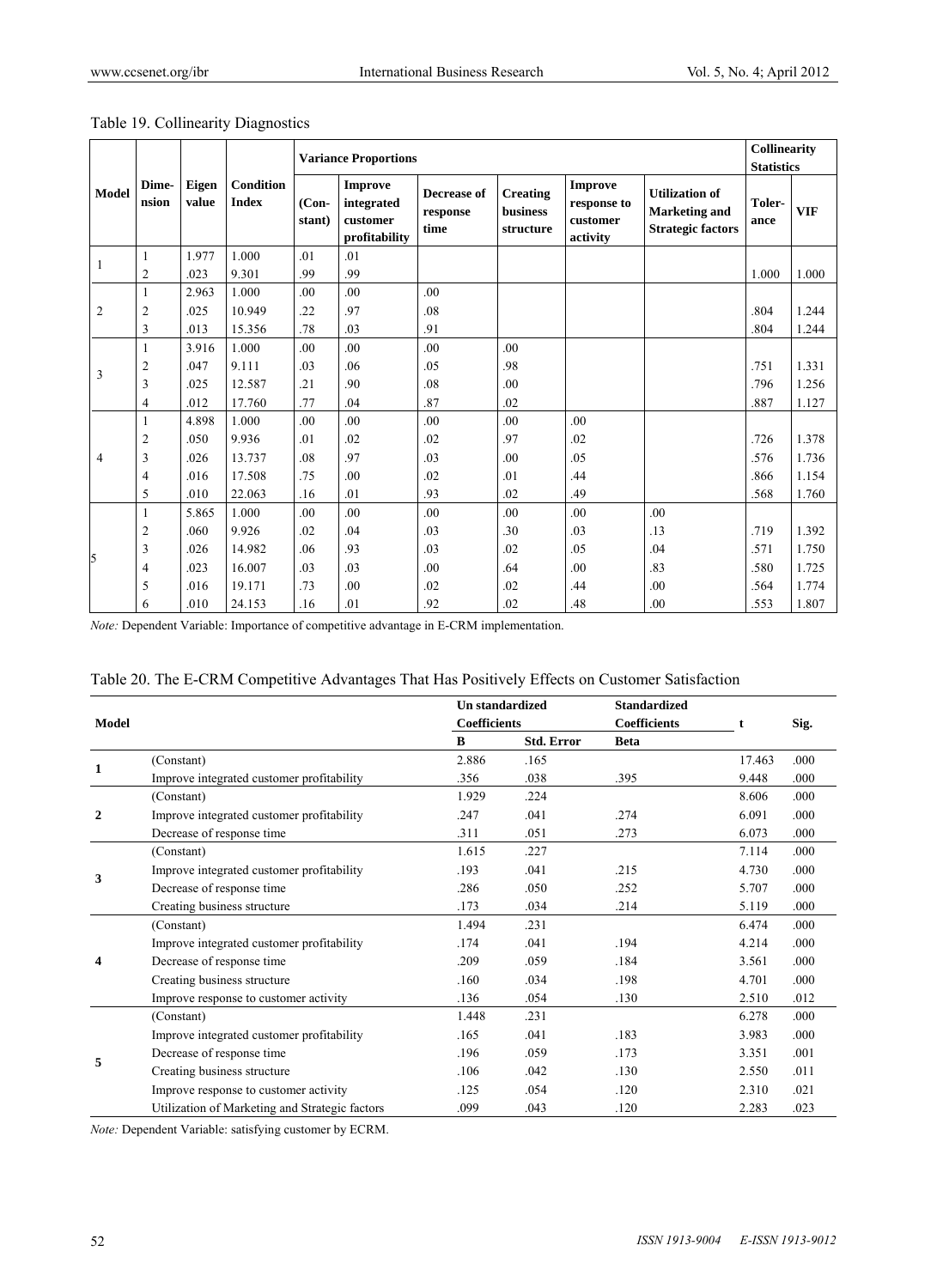

Figure 1. Summary of Research Methodology

*Source:* (Churchill, 2010) & (Joseph F.Hair).